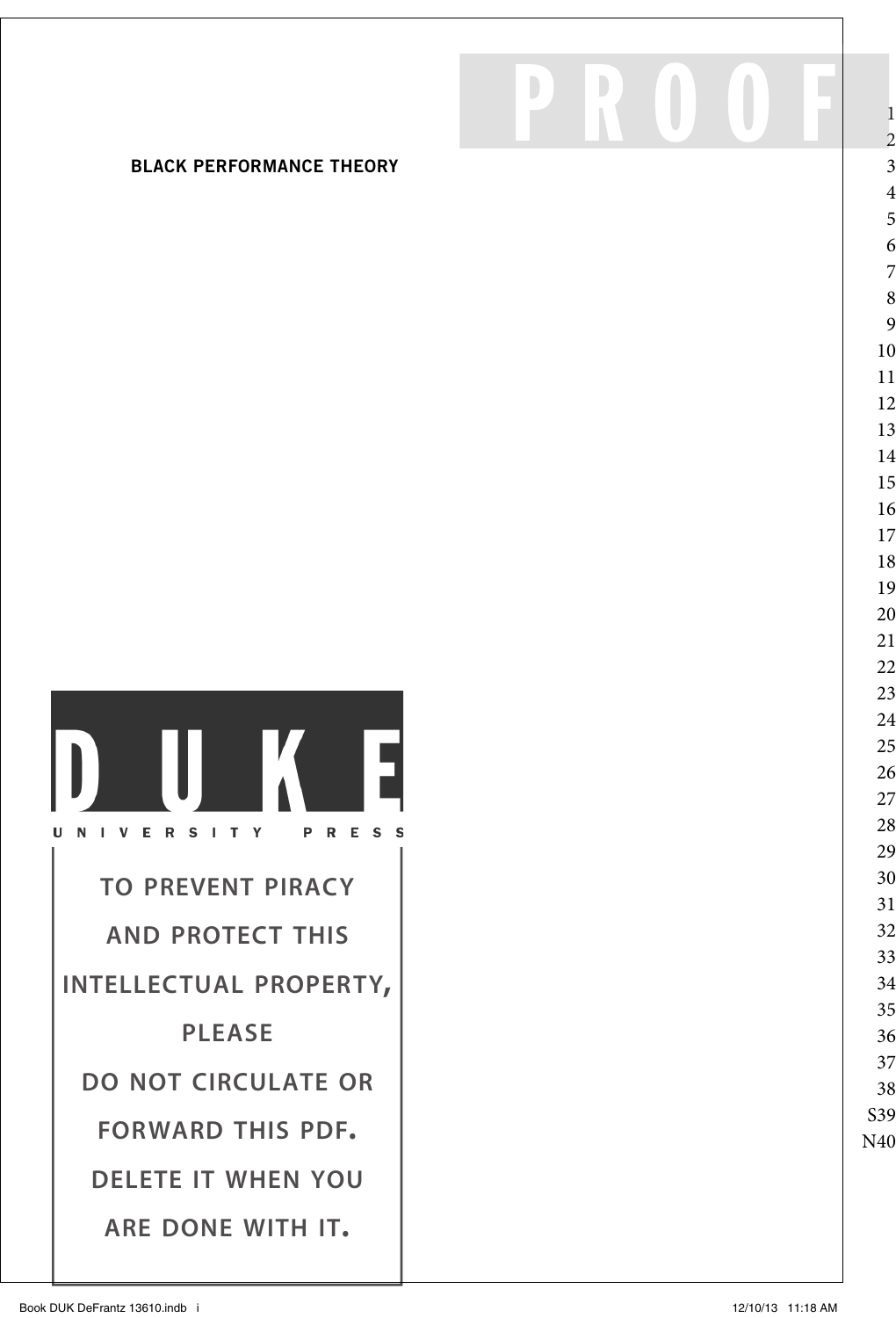

 $\mathbf{1}$  $\overline{c}$  $\overline{\mathbf{3}}$  $\overline{\mathbf{4}}$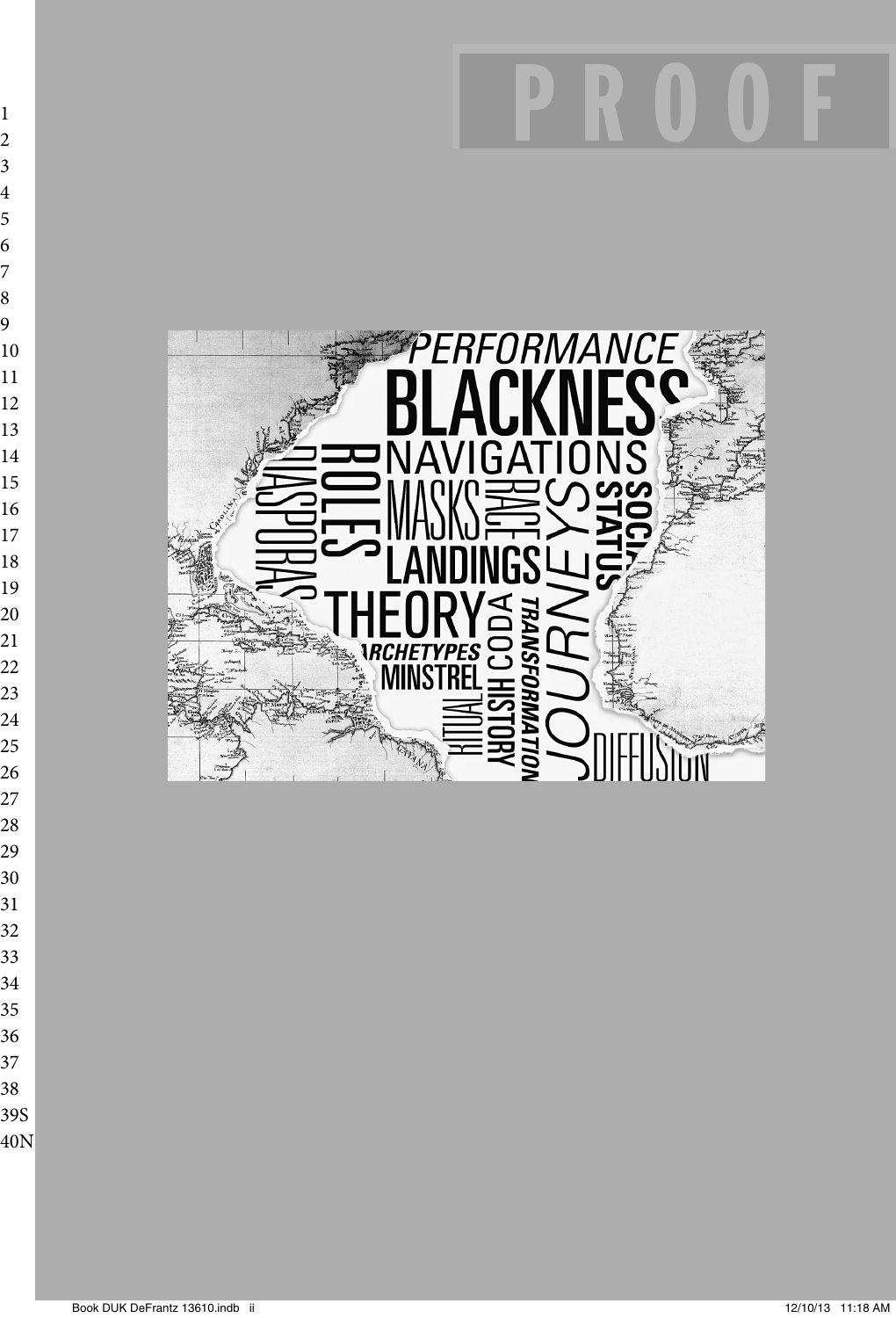### **BLACK PERFORMANCE** THEORY / Thomas F. DeFrantz AND Anita Gonzalez, EDITORS

*Foreword by D. Soyini Madison*

DUKE UNIVERSITY PRESS DURHAM AND LONDON 2014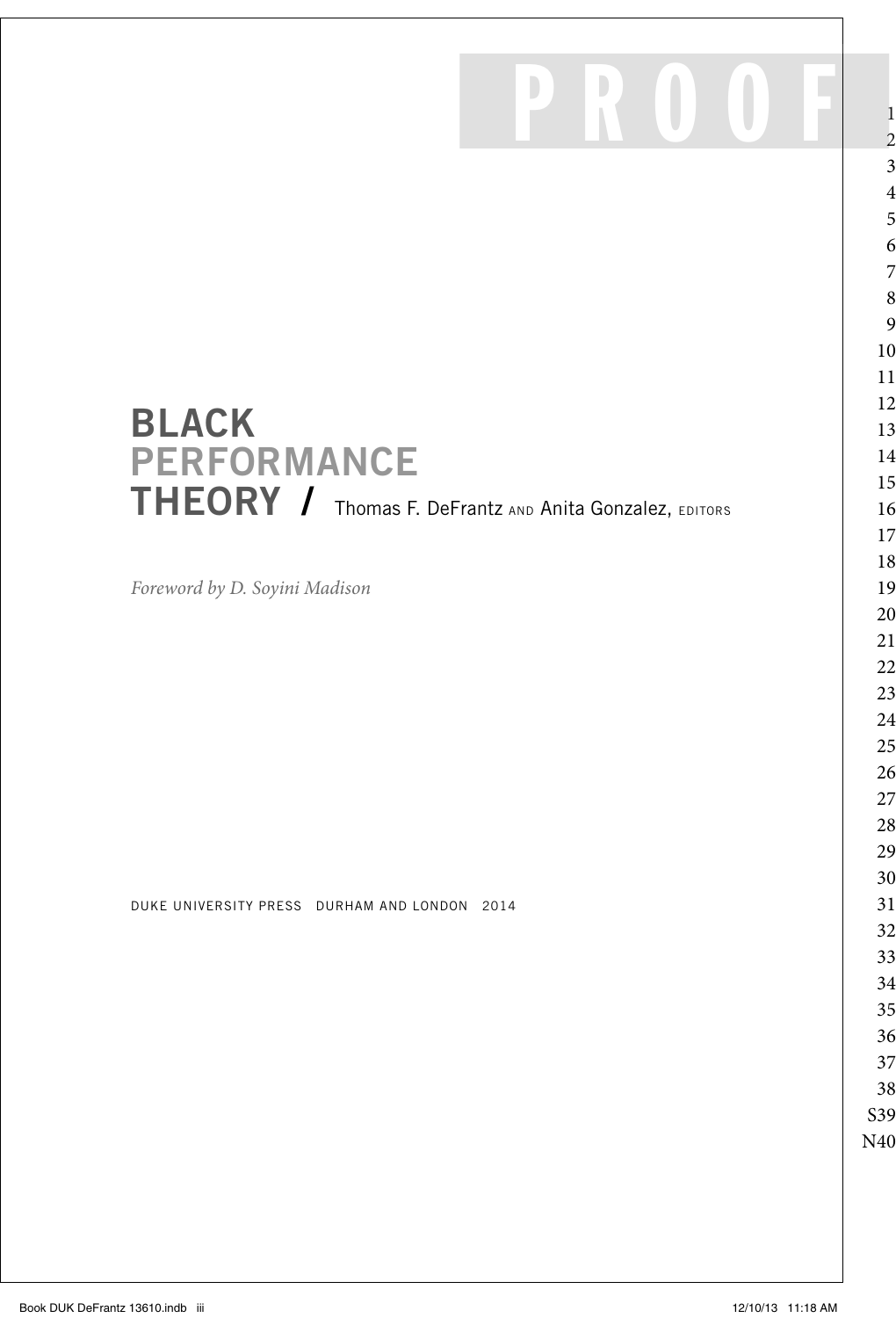|                                                                                                                                                                                                                                                                                                                                                                        |  | $\overline{\phantom{a}}$ | U |
|------------------------------------------------------------------------------------------------------------------------------------------------------------------------------------------------------------------------------------------------------------------------------------------------------------------------------------------------------------------------|--|--------------------------|---|
|                                                                                                                                                                                                                                                                                                                                                                        |  |                          |   |
|                                                                                                                                                                                                                                                                                                                                                                        |  |                          |   |
|                                                                                                                                                                                                                                                                                                                                                                        |  |                          |   |
|                                                                                                                                                                                                                                                                                                                                                                        |  |                          |   |
|                                                                                                                                                                                                                                                                                                                                                                        |  |                          |   |
|                                                                                                                                                                                                                                                                                                                                                                        |  |                          |   |
|                                                                                                                                                                                                                                                                                                                                                                        |  |                          |   |
|                                                                                                                                                                                                                                                                                                                                                                        |  |                          |   |
|                                                                                                                                                                                                                                                                                                                                                                        |  |                          |   |
|                                                                                                                                                                                                                                                                                                                                                                        |  |                          |   |
|                                                                                                                                                                                                                                                                                                                                                                        |  |                          |   |
|                                                                                                                                                                                                                                                                                                                                                                        |  |                          |   |
|                                                                                                                                                                                                                                                                                                                                                                        |  |                          |   |
|                                                                                                                                                                                                                                                                                                                                                                        |  |                          |   |
|                                                                                                                                                                                                                                                                                                                                                                        |  |                          |   |
|                                                                                                                                                                                                                                                                                                                                                                        |  |                          |   |
|                                                                                                                                                                                                                                                                                                                                                                        |  |                          |   |
|                                                                                                                                                                                                                                                                                                                                                                        |  |                          |   |
|                                                                                                                                                                                                                                                                                                                                                                        |  |                          |   |
|                                                                                                                                                                                                                                                                                                                                                                        |  |                          |   |
|                                                                                                                                                                                                                                                                                                                                                                        |  |                          |   |
|                                                                                                                                                                                                                                                                                                                                                                        |  |                          |   |
|                                                                                                                                                                                                                                                                                                                                                                        |  |                          |   |
|                                                                                                                                                                                                                                                                                                                                                                        |  |                          |   |
|                                                                                                                                                                                                                                                                                                                                                                        |  |                          |   |
| © 2014 Duke University Press                                                                                                                                                                                                                                                                                                                                           |  |                          |   |
| All rights reserved                                                                                                                                                                                                                                                                                                                                                    |  |                          |   |
| Printed in the United States of America on acid-free paper $\infty$                                                                                                                                                                                                                                                                                                    |  |                          |   |
| $\begin{tabular}{l} Designed by \begin{tabular}{p{3cm}p{3cm}p{3cm}p{3cm}p{3cm}} \hline \rule[0.2em]{0.2em}{0.003em}\\ \rule[0.2em]{0.2em}{0.003em}\\ \rule[0.2em]{0.2em}{0.003em}\\ \rule[0.2em]{0.2em}{0.003em}\\ \rule[0.2em]{0.2em}{0.003em}\\ \rule[0.2em]{0.2em}{0.003em}\\ \rule[0.2em]{0.2em}{0.003em}\\ \rule[0.2em]{0.2em}{0.003em}\\ \rule[0.2em]{0.2em}{0.$ |  |                          |   |
|                                                                                                                                                                                                                                                                                                                                                                        |  |                          |   |
| Library of Congress Cataloging-in-Publication Data                                                                                                                                                                                                                                                                                                                     |  |                          |   |
| <to come=""></to>                                                                                                                                                                                                                                                                                                                                                      |  |                          |   |
| Frontispiece: Amy Papaelias, "Navigations of Blackness-2," 2013. Courtesy of the artist.                                                                                                                                                                                                                                                                               |  |                          |   |
|                                                                                                                                                                                                                                                                                                                                                                        |  |                          |   |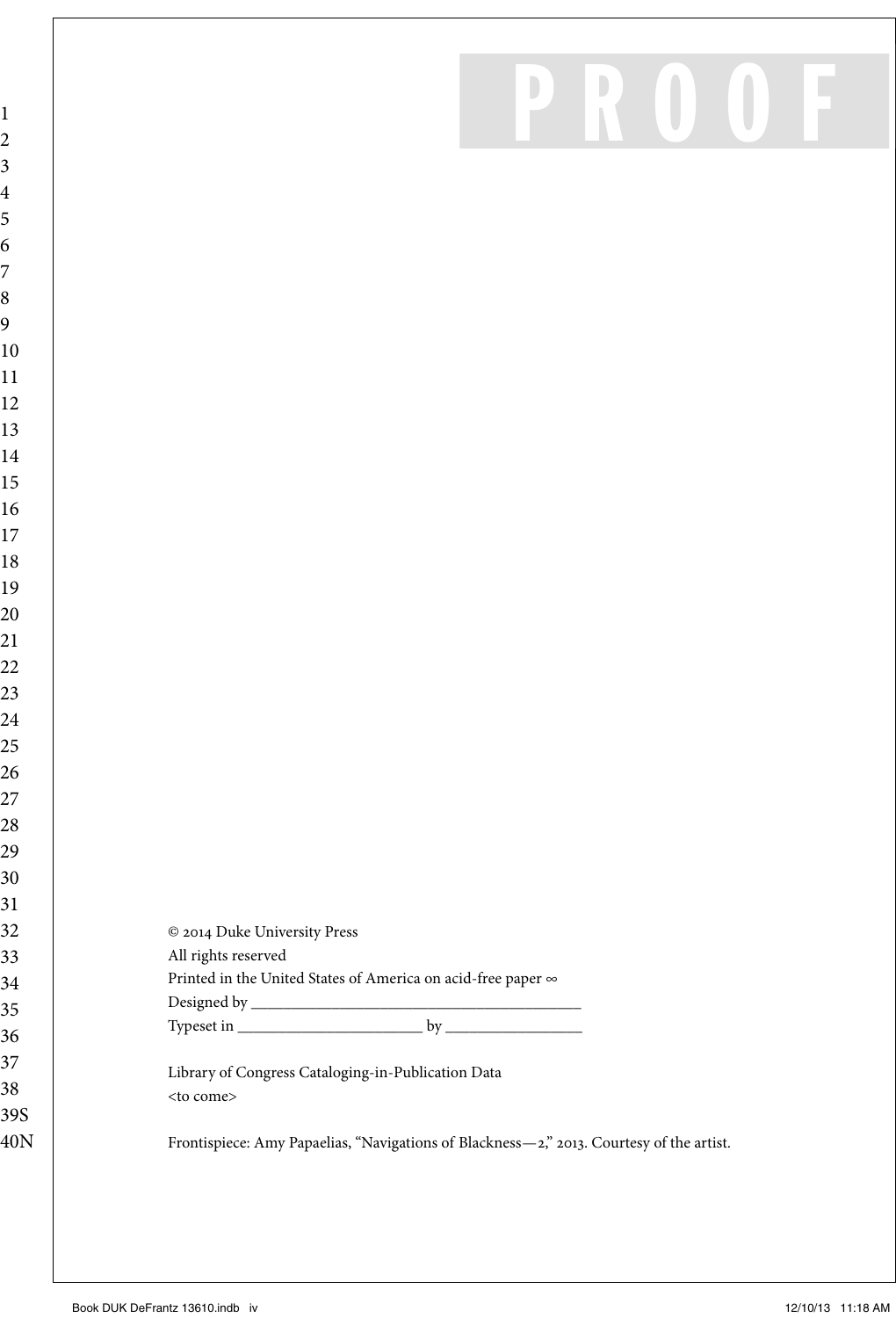### **CONTENTS**

|                                      |                                                                                                       | 10             |
|--------------------------------------|-------------------------------------------------------------------------------------------------------|----------------|
| 000                                  | Foreword by D. Soyini Madison                                                                         | 11             |
| 000                                  | Acknowledgments                                                                                       | 12             |
| 000                                  | Introduction: From "Negro Expression" to "Black Performance"<br>Thomas F. DeFrantz and Anita Gonzalez | 13<br>14<br>15 |
|                                      | <b>PART I: TRANSPORTING BLACK 000</b>                                                                 | 16<br>17       |
| 000                                  | 1. Navigations: Diasporic Transports and Landings<br><b>Anita Gonzalez</b>                            | 18<br>19       |
| 000                                  | 2. Diasporic Spidering: Constructing Contemporary Black Identities<br><b>Nadine George-Graves</b>     | 20<br>21       |
| 000                                  | 3. Twenty-First-Century Post-Humans: The Rise of the See-J<br>Hershini Bhana Young                    | 22<br>23       |
| 000                                  | 4. Hip Work: Undoing the Tragic Mulata<br><b>Melissa Blanco Borelli</b>                               | 24<br>25<br>26 |
|                                      | PART II: BLACK-EN-SCÈNE 000                                                                           | 27<br>28       |
| 000                                  | 5. Black-Authored Lynching Drama's Challenge to Theater History<br><b>Koritha Mitchell</b>            | 29<br>30       |
| 000                                  | 6. Reading "Spirit" and the Dancing Body in the Choreography of<br>Ronald K. Brown and Reggie Wilson  | 31<br>32       |
|                                      | <b>Carl Paris</b>                                                                                     | 33<br>34       |
| 000                                  | 7. Uncovered: A Pageant of Hip Hop Masters<br><b>Rickerby Hinds</b>                                   | 35<br>36       |
| <b>PART III: BLACK IMAGINARY 000</b> |                                                                                                       | 37<br>38       |
| 000                                  | 8. Black Movements: Flying Africans in Spaceships<br><b>Soyica Diggs Colbert</b>                      | S39<br>N40     |
|                                      |                                                                                                       |                |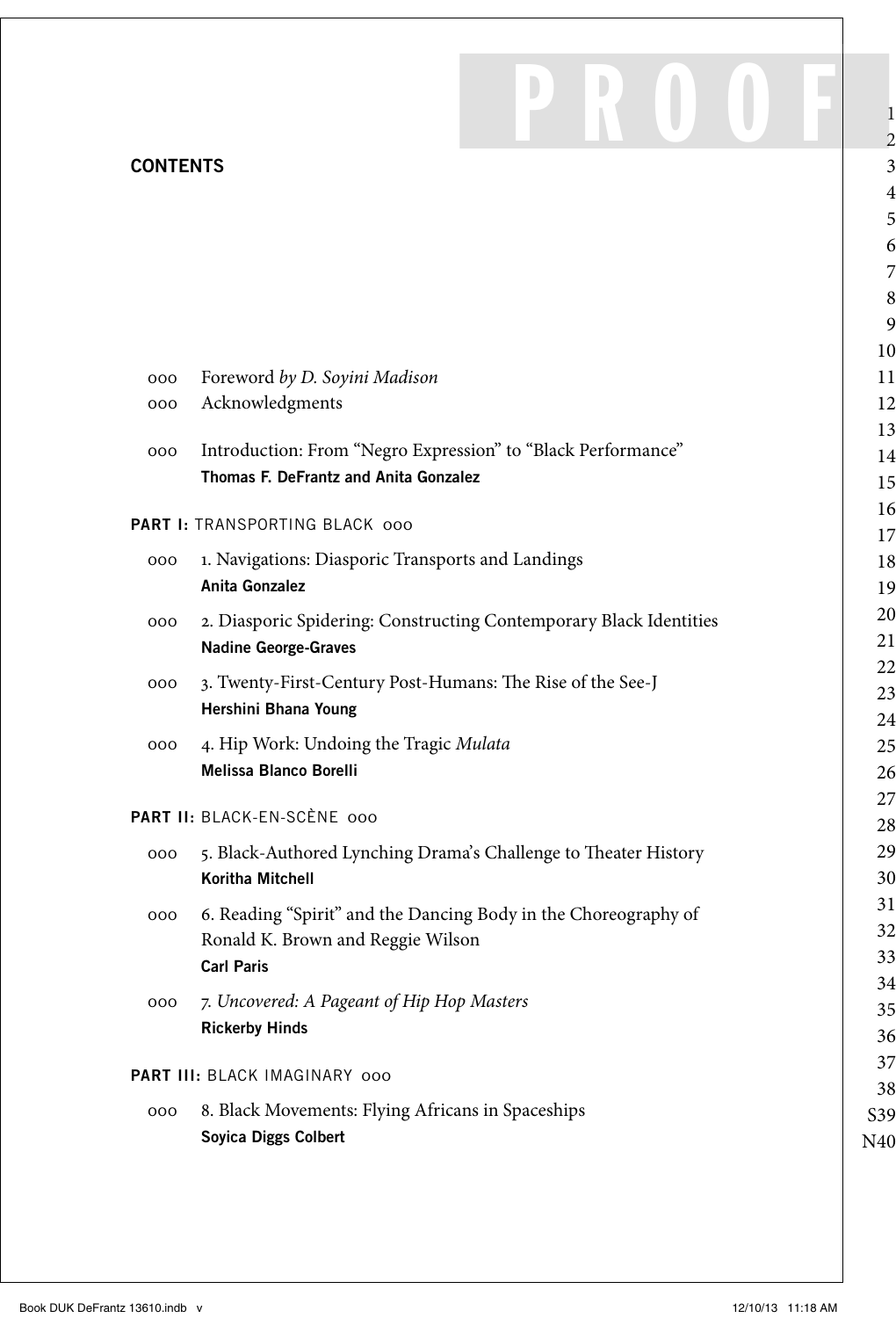| 1<br>$\overline{\mathbf{c}}$       | 000           | 9. Post-logical Notes on Self-Election<br>Wendy S. Walters                                               |
|------------------------------------|---------------|----------------------------------------------------------------------------------------------------------|
| 3<br>4<br>5                        | 000           | 10. Cityscaped: Ethnospheres<br>Anna B. Scott                                                            |
| 6<br>7                             | 000           | PART IV: HI-FIDELITY BLACK 000<br>11. "Rip It Up": Excess and Ecstasy in Little Richard's Sound          |
| 8<br>9                             | 000           | Tavia Nyong'o<br>12. Don't Stop 'til You Get Enough: Presence, Spectacle, and Good                       |
| 10<br>11<br>12                     |               | Feeling in Michael Jackson's This Is It<br>Jason King                                                    |
| 13<br>14<br>15                     | 000           | 13. Afro-sonic Feminist Praxis: Nina Simone and Adrienne Kennedy<br>in High Fidelity<br>Daphne A. Brooks |
| 16<br>17<br>18                     | 000           | 14. Hip-Hop Habitus v.2.0<br>Thomas F. DeFrantz                                                          |
| 19<br>20                           | 000<br>000    | Bibliography<br>Contributors                                                                             |
| 21<br>22<br>23                     | 000           | Index                                                                                                    |
| 24<br>25                           |               |                                                                                                          |
| 26<br>27                           |               |                                                                                                          |
| 28<br>29<br>30                     |               |                                                                                                          |
| 31<br>32                           |               |                                                                                                          |
| 33<br>34                           |               |                                                                                                          |
| 35<br>36                           |               |                                                                                                          |
| 37<br>38<br>39S<br>40 <sub>N</sub> |               |                                                                                                          |
|                                    | vi / Contents |                                                                                                          |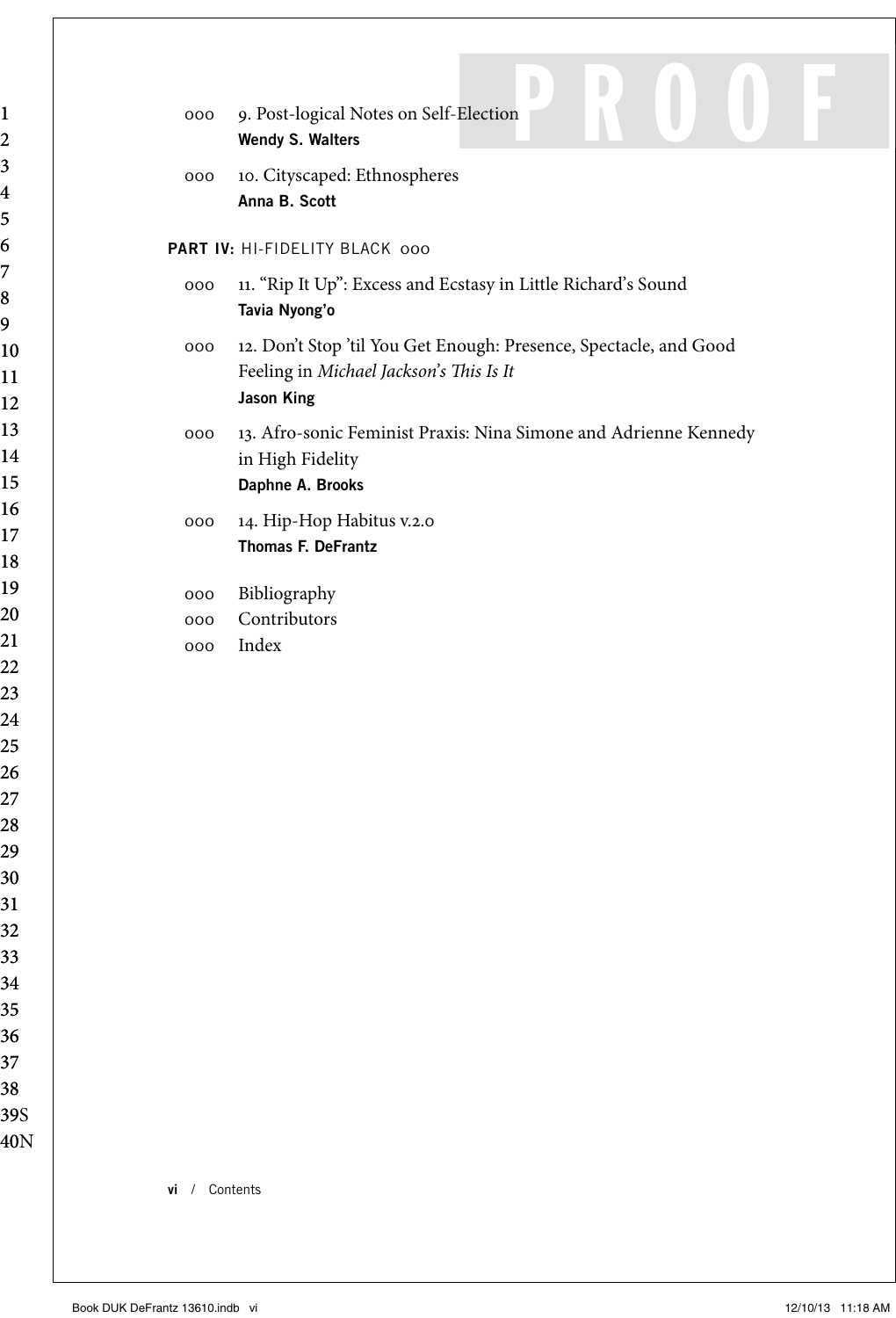### **FOREWORD**

Black performance theory (BPT) helps us decipher the imperatives of blackness. Translating the meanings of blackness by excavating the enlivening enactments that sustain blackness, theory does the labor of translating the thick ontologies of what black imperatives are by locating them within the generative forces of performance. With each generation, perhaps with each turn of a phrase, we stake a new claim within a new world order for the nature and significance of blackness. Black performance theory complicates old claims of blackness, because life is change and the world keeps turning demanding new vocabularies and new actions. Blackness is born and reborn as something uniquely itself, in stark difference against that which it is not, and in comforting familiarity with those things that are itself. To say something different and new about blackness, about it having a nature or a decipherable core, is serious work because it is head spinning in its contradictions and contingencies. Black performance theory shows us how each unfolding or iteration of what blackness is can be constituted by performance and revealed within unlimited performance frames.

This volume transforms black ontologies and imperatives into the lived realms of time, space, and action: bodies, machines, movement, sound, and creation now culminate within temporalities of struggle and renewal. Black performance theory shows us how subjects and subjectivities animate blackness across landscapes that are all spectacularly excessive in the cause and effects of African dislocation, imperialist trade, capital accumulation, human violence, and black abjection as well as circum- Atlantic expressions, black labor, Africanist retentions, black diaspora movements, the politics of black is beautiful, and more.

In deciphering the imperatives of blackness, BPT becomes an oppositional move within a matrix of disciplining powers reigning over the black body. Because it deepens the details of black expressivities and transgressions within the abiding contexts of disciplinary histories and circulations of inequality, BPT translates all of this within fluid rubrics of performance,

P R O O F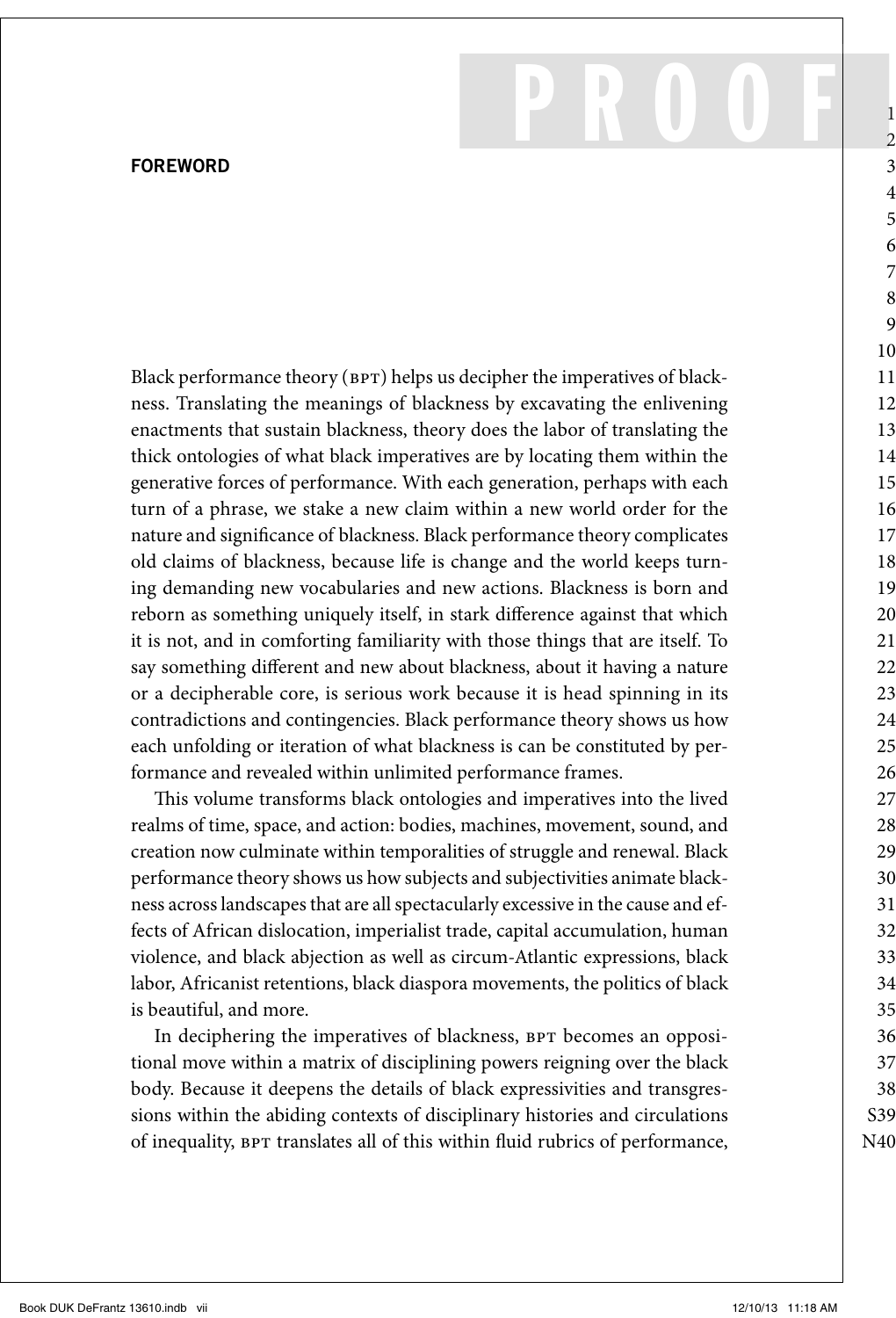performativity, and the performative. If *performance* constitutes forms of cultural staging—conscious, heightened, reflexive, framed, contained within a limited time span of action from plays to carnivals, from poetry to prose, from weddings to funerals, from jokes to storytelling and more; if *performativity* marks identity through the habitus of repetitive enactments, reiterations of stylized norms, and inherited gestural conventions from the way we sit, stand, speak, dress, dance, play, eat, hold a pencil and more; if the *performative* is the culmination of both in that it *does something* to make a material, physical, and situational difference—then BPT speaks to why all this matters to blackness and to contested identities. Black performance theory helps us realize performance. In this performance / theory coupling what is revealed to us is how performance performs *and* how theory performs *us* through its realizations, claims, and possibilities. It works to translate and inspire, to politically interrogate and sensually invoke, how realms of performance struggles and troubles illuminate black agency and subjectivity within reimagined spaces of being. Proformance constitutes forms of<br>Preflexive, framed, contained

Black performance theory is high stakes because it excavates the coded nuances as well as the complex spectacles within everyday acts of resistance by once known a/objects that are now and have always been agents of their own humanity. Black performance theory is oppositional because it honors the subaltern, rhetorical roots of black symbolism that survive and break through the timeworn death wish cast against black expression. The theorist attends to performance histories, aesthetics, and orders of belonging governed by multifarious modes of un- freedom as well as the radical performances that violent constraint has invoked. But, as much as black performance theory is about politics, entangled within history and power, it is also an enterprise and labor of the senses. The gift of performance theory is its distinct attention and indebtedness to the sensory as the senses actualize temporality, enliven desire, and embrace beauty across the poetics of bodies and the aesthetics of their creations. Performance theory honors and heightens the gravitas of the senses as gateways to the symbol-making body, its sonics, and its existential truths wrapped in art and purpose.

If the genealogy of black performance extends like a rhizome to cross its dense continental roots and budding diasporic expressivities in the culmination and continuum of endless circum- Atlantic performances, then black performance theory inherits an ethics commanded by the performatives of Africanist multitudes. Because black performance is born through and sustained by circum- Atlantic epochs and its (dis)concordant expressivities, it follows that black performance *theory* is indebted to the truth of this Africanist inheritance that constitutes the fact of blackness. Africa / Africanisms /

**viii** / D. Soyini Madison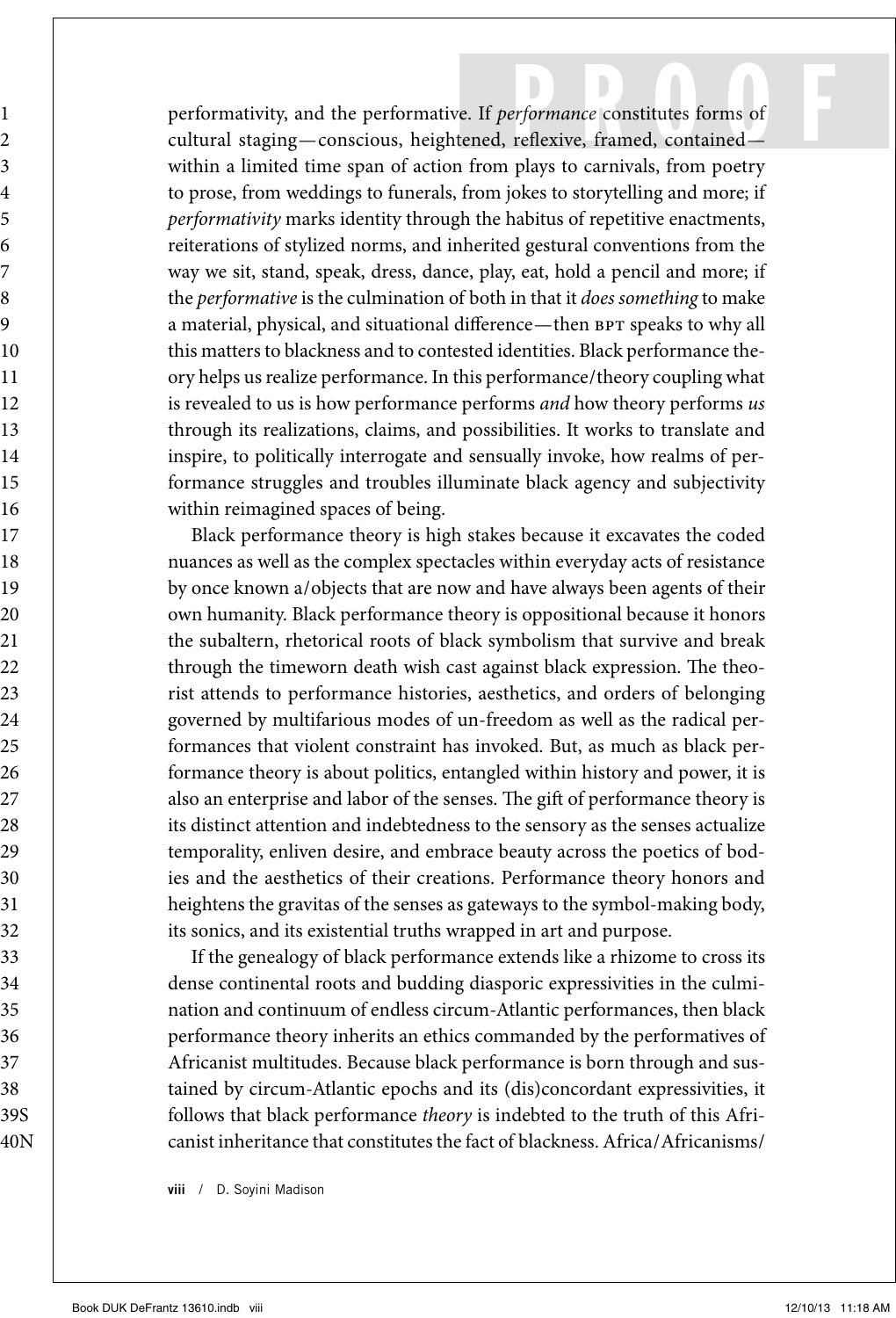Africanists symbols, meanings, and lives have been the prototype of abjection. Therefore, the political stakes and sensory affects of black performance theory require an intellectual rigor that elucidates and disentangles the complexities of these Africanisms and the haunting terrors of their degradation. Black performance theory also requires an ethics of engagement that begins with, but moves from, economies of dislocation and disciplinary power to futures of what black performatives *do* and its instructive elaborations on futurity. Black performance theory offers up something beyond what we already know, because it is an ethics that does not stand in iterations but intellectually thrives in thick performatives of kinesis and invention: for life's sake. een the prototype of abjec-

This volume is a palimpsest of black performance histories, practices, affects, and ideologies. In this contemporary moment, what surfaces and leaves its imprint upon BPT is the demand for new imperatives, expanded notions of black ontology, fresh meditations on black abjection, and renewed dialogues on how performance can generate it all. This claim goes further in enunciating that race is both a fundamental constant and a "resistant" factor in the infinite and boundless reaches of black performance, its sensibilities, and its analytics. I am reminded of Harry Belafonte's lament of how black artists have turned their backs on black social responsibility, adding, "give me Bruce Springsteen, and now you're talking. I think he is black" (Zawia, 2012). Herein the notion that cultural politics trumps race. From Toni Morrison's noted comment about Bill Clinton being the first black president to the controversy over the meanings of post- black, the point is that race is a fact of blackness within racially boundless articulations and performatives that rise from this fact. This volume illuminates the constant of blackness *and* its abiding boundlessness.

Exceeding iterations of ready- made blackness and overcooked theories of performance, this volume honors the charge to theorize outside the expected and to say something new. It does this with each essay. Theorizing is a real commitment. It is hard, good, interventionist work. Blackness makes theorizing even more complicated, because it makes theory expand and reach into histories and economies that are layered by abjection and subjugated spaces. Black performance theory, with heartfelt commitment and sharp-tongued intellect, deepens the expanse and reach of this interventionist work to offer up black imperatives of politics, beauty, and the senses.

D. SOYINI MADISON

Foreword / **ix**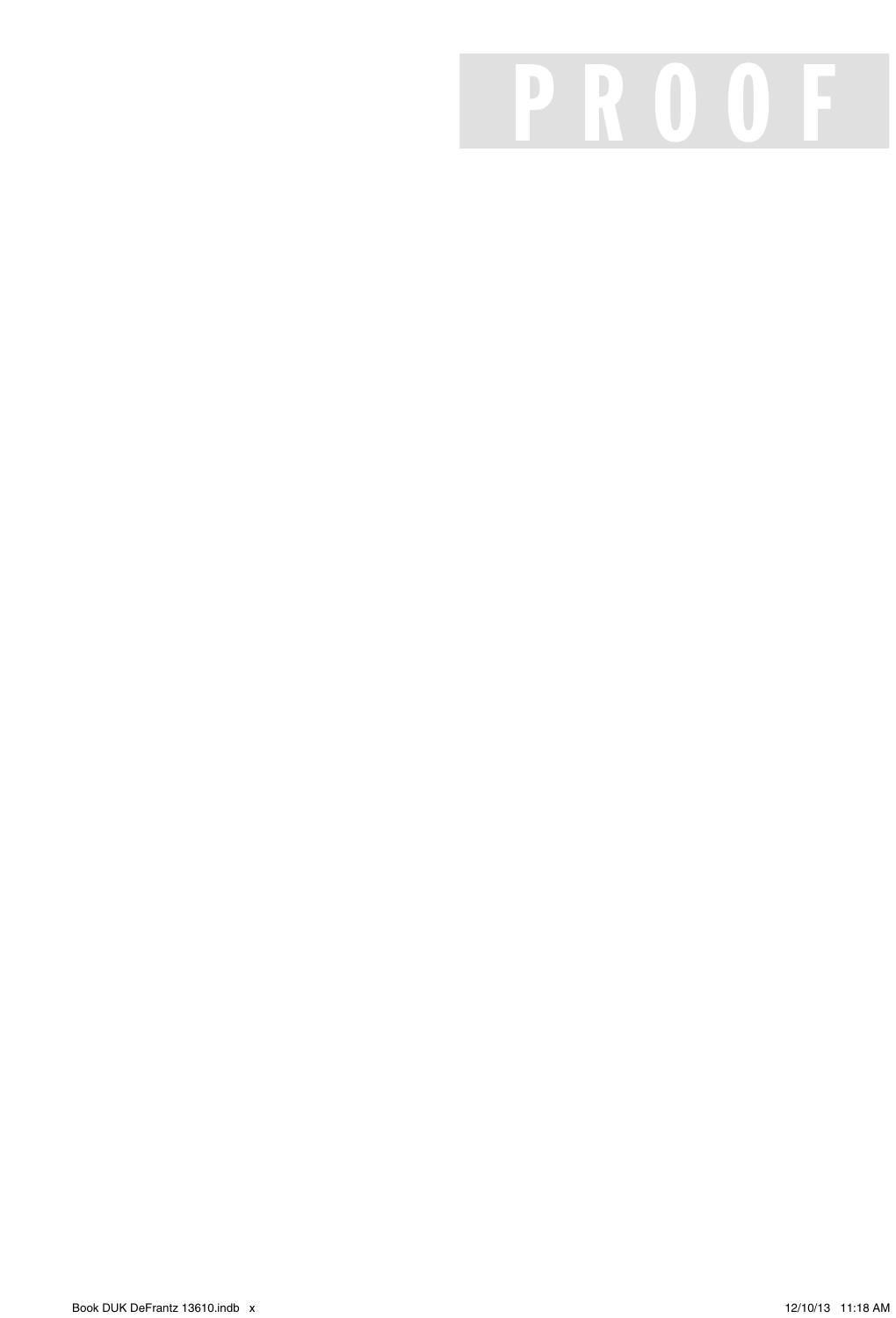### **14 /** Thomas F. DeFrantz

### **HIP- HOP HABITUS V.2.0**

The conditionings associated with a particular class of conditions of existence produce *habitus*, systems of durable, transposable dispositions, structured structures predisposed to function as structuring structures, that is, as principles which generate and organize practices and representations that can be objectively adapted to their outcomes without presupposing a conscious aiming at ends or an express mastery of the operations necessary in order to attain them.

### **—Pierre Bourdieu,** *The Logic of Practice***, 53**

By now, hip-hop dance and its myriad articulations constitute a constellation that engages entertainment, competitions, social networking, concert performance, and expressions of social justice. Still, many academic studies rely on narratives that foreground African American and Latino wellsprings for hip-hop dance styles without considering shifts in circulation that surround these movement forms. This chapter explores the slippage from Africanist performance histories to global hip-hop corporealities. How does hip-hop dance "sound" in locations without obvious connection to an Africanist movement legacy? Does some singular notion of hip-hop "do" something recognizable, or consistent, in its various movement manifestations? How has a "global hip-hop" shifted its ideological possibilities from an Africanist sensibility? How has hip-hop become a habitus recognizable to youth and attendant audiences worldwide?

### **Everyman's Rhapsody**

A young skinny white guy emerges from the shower drying himself off. He walks from a large, airy bathroom into the living room of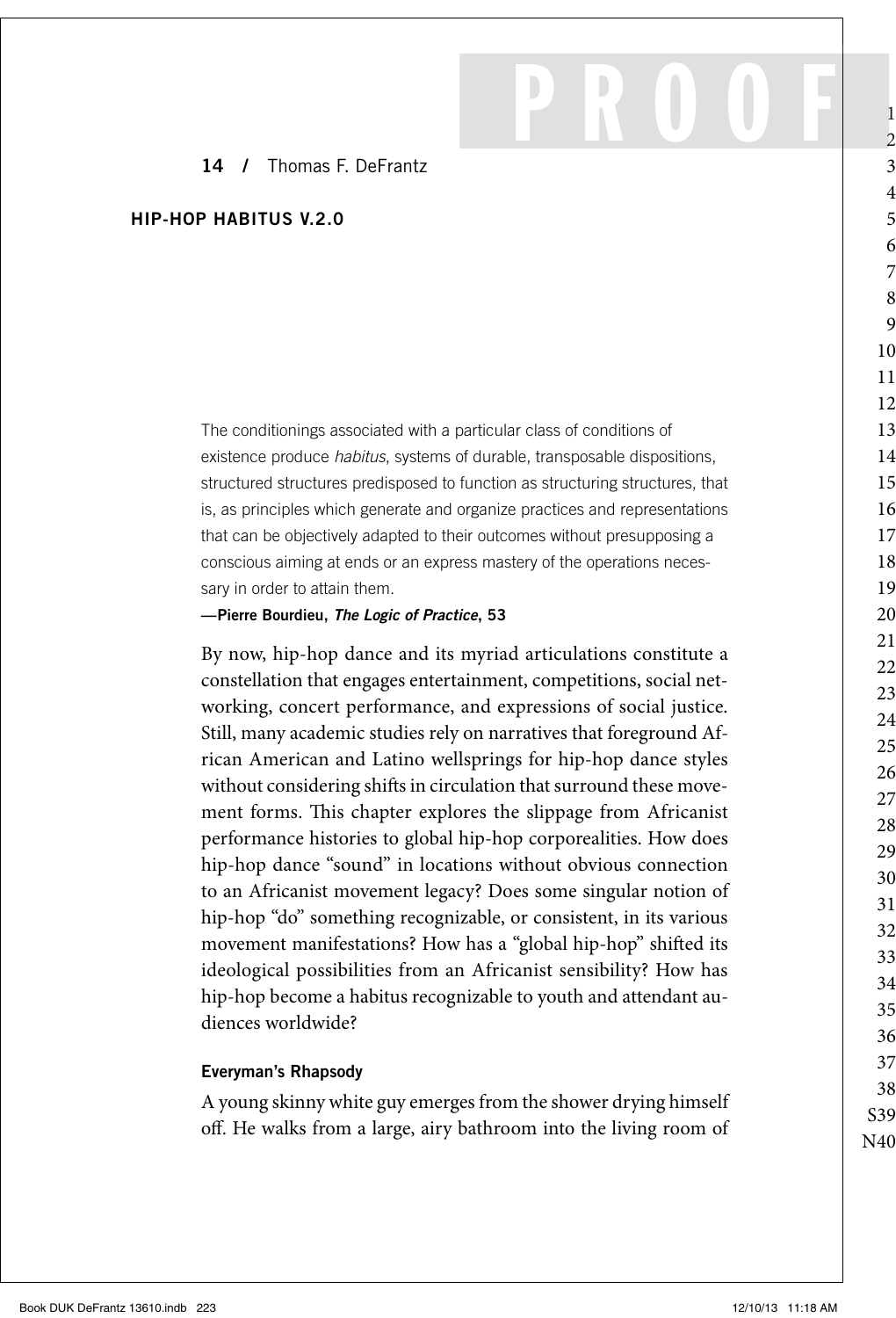what must be a shared rental domicile—it's too big and established to be his property, and he's too moist and dewy, literally, to have organized himself into this level of home ownership. Besides, there's a smiling female pop starlet cooing an anti-love song at a baby grand piano in the living room, a feature only available in a fantasy. Nevermind; he pulls on a T- shirt, and with a towel wrapped around his legs, moves to the remote control for the large flat screen facing the couch. The starlet's gaze—a white and happy gaze follows him, seemingly intent on maintaining his interest. Too late; with no remorse or concern, our everyman changes the channel. Starlet disappears, her song rejected mid-phrase. Suddenly a black hip-hop trio appears, clad in skinny jeans, designer tees, and millennium baseball caps, dookie chains, microphones in hand; a small suggestion of a stage area and theatrical lights framing them. White everyman grimaces into an appropriately warrior masculine mask of intent and begins to move to the electronic pulsations alongside the conjured blackness. His body jerks, twitches, and heaves to the beat, weight directed downward and insistent, pushing against imagined forces of binding. The cool performers move as they rhyme on their Mr. Mic machines, stressing rhythmic accents with displacements of weight more lateral than vertical, but surely as regularly shaped, in temporal accord, as everyman's. Everyman shakes his head, still damp and seemingly happy, in this dance moment, to be among the Cool Kids. extending to be a stablished to be interally, to have organized him-

This commercial for Rhapsody digital music service intends to sell convenience and variety, diversity of musical taste, and the possibility of an endless musical mood. No vanishing point here; choose whatever music suits your shifting emotional state. Changing channels might be as easy as wiping the water off your back or the dirt off your shoulder, unlimited access to an endless variety of sound available for a low monthly fee.

In corporealizing the encounter of our young everyman with the bodies of his temporary interest, the Rhapsody ad confirms an interchangeability of physical approaches to being. Bodies are present and absent simultaneously, topologies flattened, winsome instantly transformed to forceful, female to male, white to black, lyrical to percussive. The ad denigrates the performative impulse at the heart of music- making. What the artists hope to convey may be evacuated by the consumer's desire to receive at will. In this ad (and it may be worth noting that there are other versions of the same ad campaign in circulation that offer different narratives) our everyman chooses to consume and construct by his movements in response to their music, the cool.

Of course, the cool kids drive the marketplace. In *The Tipping Point: How* Little Things Can Make A Big Difference (2000), Malcolm Gladwell describes the lengths to which advertising agencies go in order to predict trends that

**224** / Thomas F. DeFrantz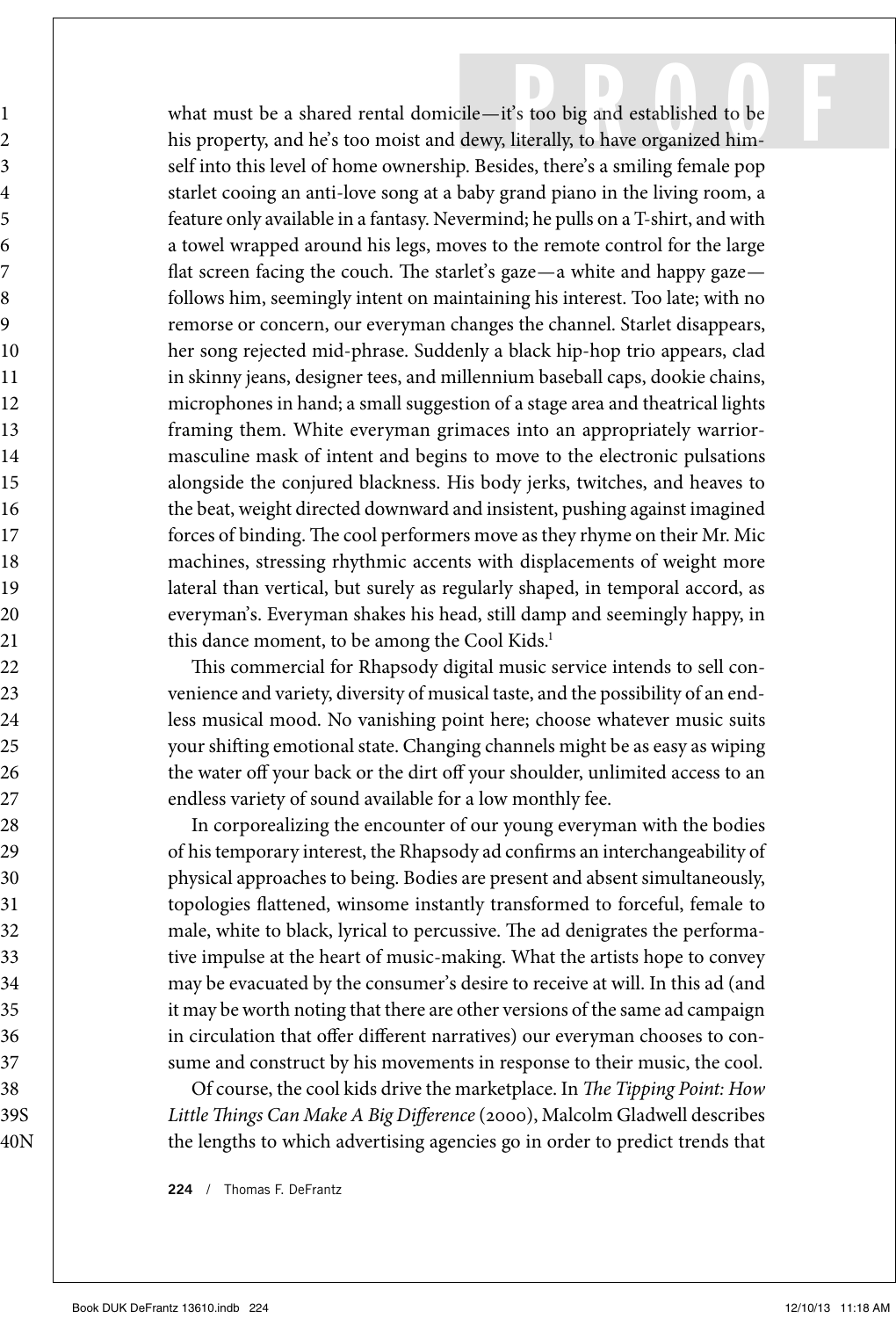will influence future markets. Hiring information "mavens" to make sense of shifting economies of cool, advertising agencies compete to align their clients with impossibly ambiguous terms of desirability. The cool kids—the ones who swim against the streams of normalcy, who stand out because of their "maverick" flexibility in the face of the everyday—constitute the relied-upon information sources. Cool coheres; it reflects and recognizes itself; and its agents perform its presence—and allow it to be marketed through their affiliations. The cool kids get together, and the rest of us try to assemble among their number. on "mavens" to make sense<br>cies compete to align their

Gladwell's book is often referred to as psychology (of a popular sort), and his gestures toward the marketplace align cool easily with a state of mind that can be recognized, packaged, and consumed. This may be so, but cool is also a performative, an approach to movement or dance that we value as embodied abstraction. Cool replenishes imagination, and surely we all crave its access. But in approaching the performance of cool we run the risk of misstepping (usually via excess) and possibly falling, with a thud, somewhere in the realm of clown. Our rhapsodic everyman almost gets his cool groove on, but we're not quite sure that he actually embodies his own movements: after all, he had to conjure the Cool Kids in order to find his dance. Really cool kids don't need other cool kids to be cool.

The derisive irony of calling oneself a cool kid doesn't escape note. The Cool Kids emcees, from Chicago, emerge from a playful, self-created my/ space that could counterbalance even their very uncool appearance in the Rhapsody television commercial. These cool kids dress odd, ride BMX, and seem to mock their attempts at hip-hop celebrity while simultaneously pursuing it. The simulacra shimmer, and they are and aren't cool, even as they can only be identified as such by name.

My favorite Cool Kids song of the 2000s is "Bassment Party," an uptempo dance track with a crackling backbeat and several well- constructed rhythmic breaks. Depending on your speakers or headphones, you might appreciate the tune title variously: the insistent bass tones only resonate with a good sound system, while the lyrical call to an adolescent house party may strike you as hapless, thrilling, or just silly. This bassment party is cool in the Kanye West ironic mold; clownish and ineffective at the performative transcendence of balance that usually characterizes cool, it becomes cool by violating principles of the concept. The Cool Kids tend to record in two modes: up- tempo party, or slow, plodding, "lean back" beats. In either mode the bass drives the track, and the emcees flow in opposition to its inevitable return. Is this cool? Possibly. Is this hip-hop? Possibly. Are the everyman's movements to their music recognizable as hip-hop corporeality?

Hip- Hop Habitus v.2.0 / **225**

N40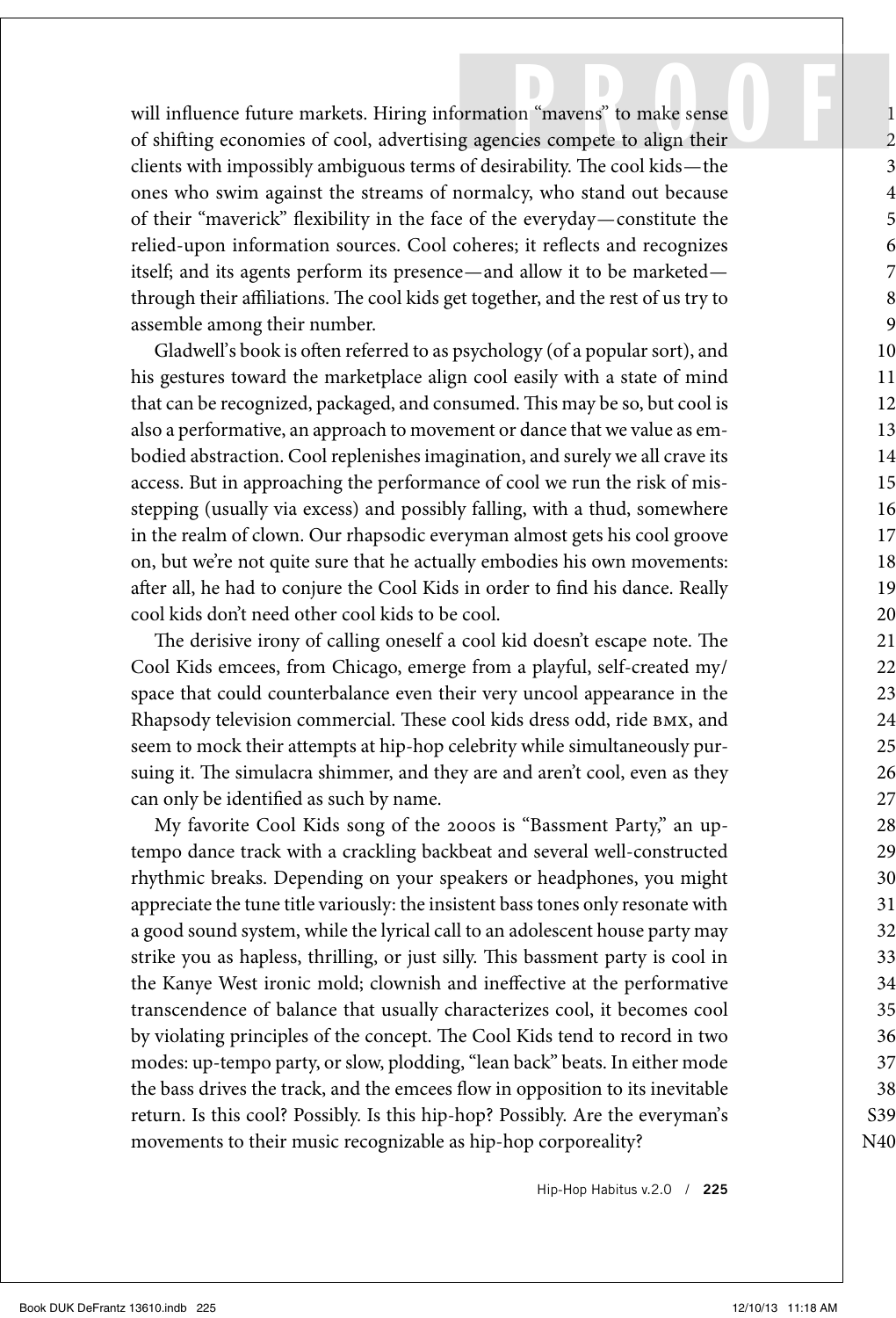A larger question surrounding what hip-hop might be wonders at what hip-hop can do, and the borders of its possibilities as resistance expression. At first, many older folks thought hip-hop dances too brash to be considered black popular culture and tried to label them the renegade practice of a few. But the academy broke, and hip-hop came to be theorized in line with a progressive social politic, typically narrated as a response by working- class young people of color to rising tides of economic inequities in the post–civil rights era. In this vaguely functionalist analysis, hip-hop fulfilled a need for expressive flexibility as an outlet for speaking truth to power. Hip-hop can be narrated as a return to the real in its aggressive rhythmicity, its lyrical directness, and its physical abundance of heavily accented movements. These performance qualities of hip-hop (echoed in graphic stylings of visual arts associated with the genre) suggested a truthfulness of expressive gesture that predicted possibilities of communication across boundaries of race, class, and location, if not gender, sexuality, or age group. For hip-hop's first generation of scholars and journalists, hip-hop claimed expansive space as a necessary voice of expression for the disenfranchised; for its second generation interpreters, it became a connectivity for youth across geography, practiced locally. -hop might be wonders at what<br>ibilities as resistance expression.

Some scholars tentatively cited the production of black pleasure, or even radical black joy, within hip-hop dances. Whether or not we found ways to talk about hip-hop in these terms that aligned black expressive culture with social justice and pleasure simultaneously, it continued its largest trajectory as a source of unmarked popular pleasure quickly made available to global populations of youth. In the early to mid-1980s, at site after site, young people witnessed some aspect of hip-hop expressivity through mediated or live performance and found themselves drawn to its forms.

Dancers in France, Australia, and Japan seized hip-hop's performative idioms and breaking crews propagated. While DJ-ing, emceeing, and graffiti writing found devotees over time in local language, hip-hop dance accumulated committed performers almost immediately as popping and breaking became expressive weapons of choice available to young men, and some women, worldwide. Clearly, hip-hop dances encouraged social organization along axes of burgeoning masculinities, physical strength/control/endurance, physical imagination, and expressive communication. But analytic narratives that aligned hip-hop's physical movements to collective action foundered. As often occurs when considering the power of the body, hiphop dances came to be discussed as embodiments of collective action only to the extent that their performance could generate economic exchange within the frame of the festival circuits. The many breakdance festivals of the 1990s

**226** / Thomas F. DeFrantz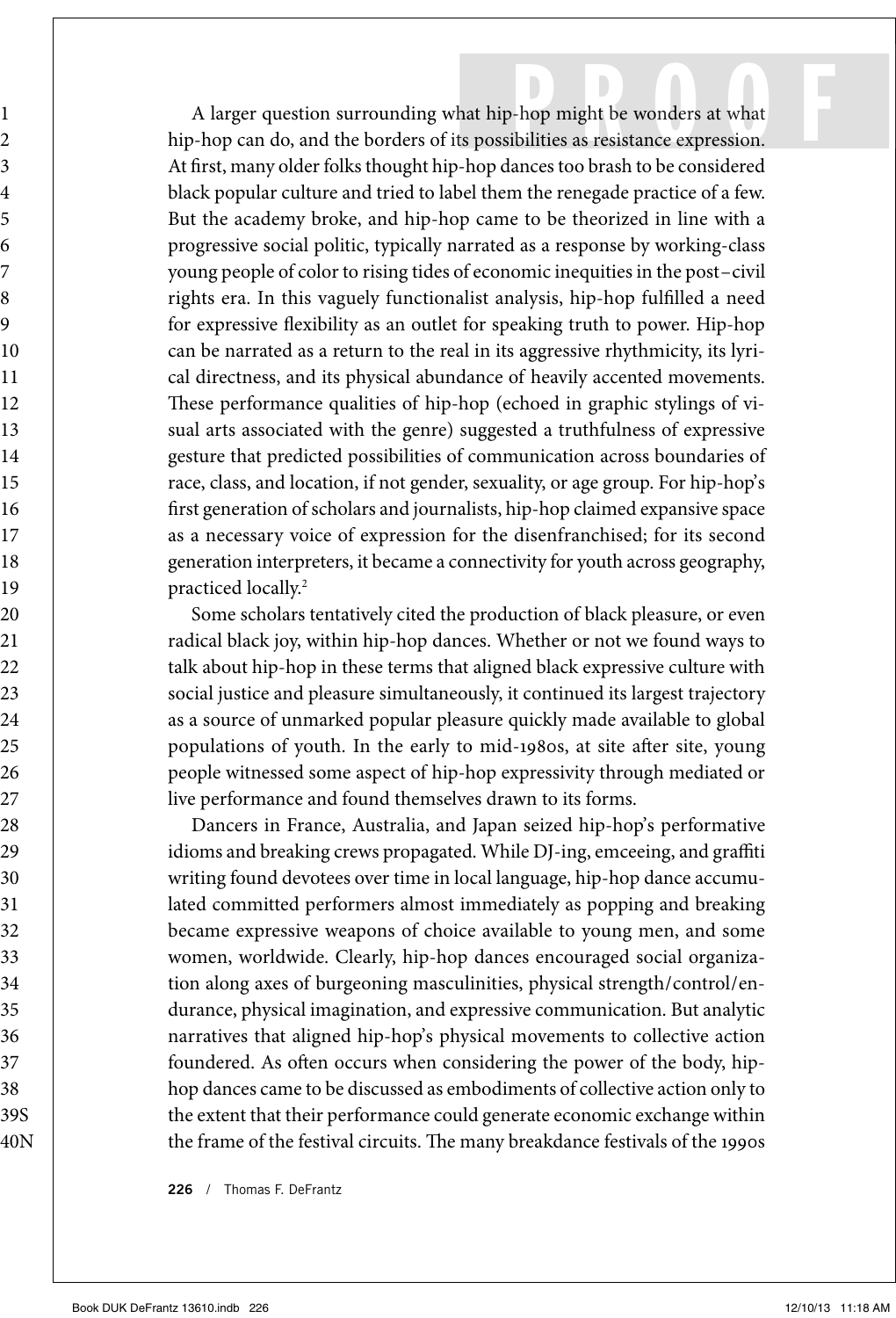allowed product marketing for consumable goods (videotapes, travel, sports allowed product marketing for consumable goods (videotapes, travel, sports gear, alcohol) to function at the center of these social activities. Hip-hop dance stylings—and this includes b- boying and b- girling—came to refer to themselves and the individuals who performed them, a gathering notion of individuality within a group dynamic, but one aimed only reflexively at its own contents. If breaking and b- girling had been conceived to speak physical truth to oppressive forces that would deny the presence of young people of color, by the 1990s these forms stood largely as referents to resistance coopted by a nimble marketplace eager to commodify the cool.

So, where did the possibilities for collective action within hip-hop movements go? Are these possibilities subsumed by the ability for hip-hop movement to be cool?

### **Habitus**

The *habitus*, a product of history, produces individual and collective practices more history—in accordance with the schemes generated by history.

**—Bourdieu,** *The Logic of Practice***, 54**

Because social dance has had so little theoretical capacity in Europeanist discourses, and has been so pervasive as to be ubiquitous and practically disposable in Africanist discourses, its border transgressions as an agent of social change have gone under-acknowledged. Hip-hop dances have fared no better than swing dances or soul- era dances in terms of theoretical scrutiny that could illuminate the unrelenting popularity of black social- dance practice across cultural boundaries. But surely these dances create an identifiable alignment of black performance and cool that becomes part of a network of social situation worth recovery. A review of the literature specific to hip-hop dance is quickly achieved. One of the two manuscript-length texts in English devoted to hip-hop dance—Carla Stalling Huntington's *Hip Hop Dance: Meanings and Messages*—focuses much of its text on functional historical explications that align particular movements with historical African American dance forms, and speculative descriptions of dances that interpret, again, with a functionalist bent, how particular dances refer to narratives of black oppression. Huntington, like other Africanist scholars of hip-hop globalization including Halifu Osumare (*Africanist Aesthetic in Global Hip Hop:*  Power Moves), interpret hip-hop's emergence from working-class communities of color as evidence of the desirability of a shared black past, one that is inevitably referenced and rearticulated through hip-hop expressive discourse in any location. Hip-hop dances are "supposed" to refer, rhetorically, to a black past, and their performance unifies youth movements around

Hip- Hop Habitus v.2.0 / **227**

N40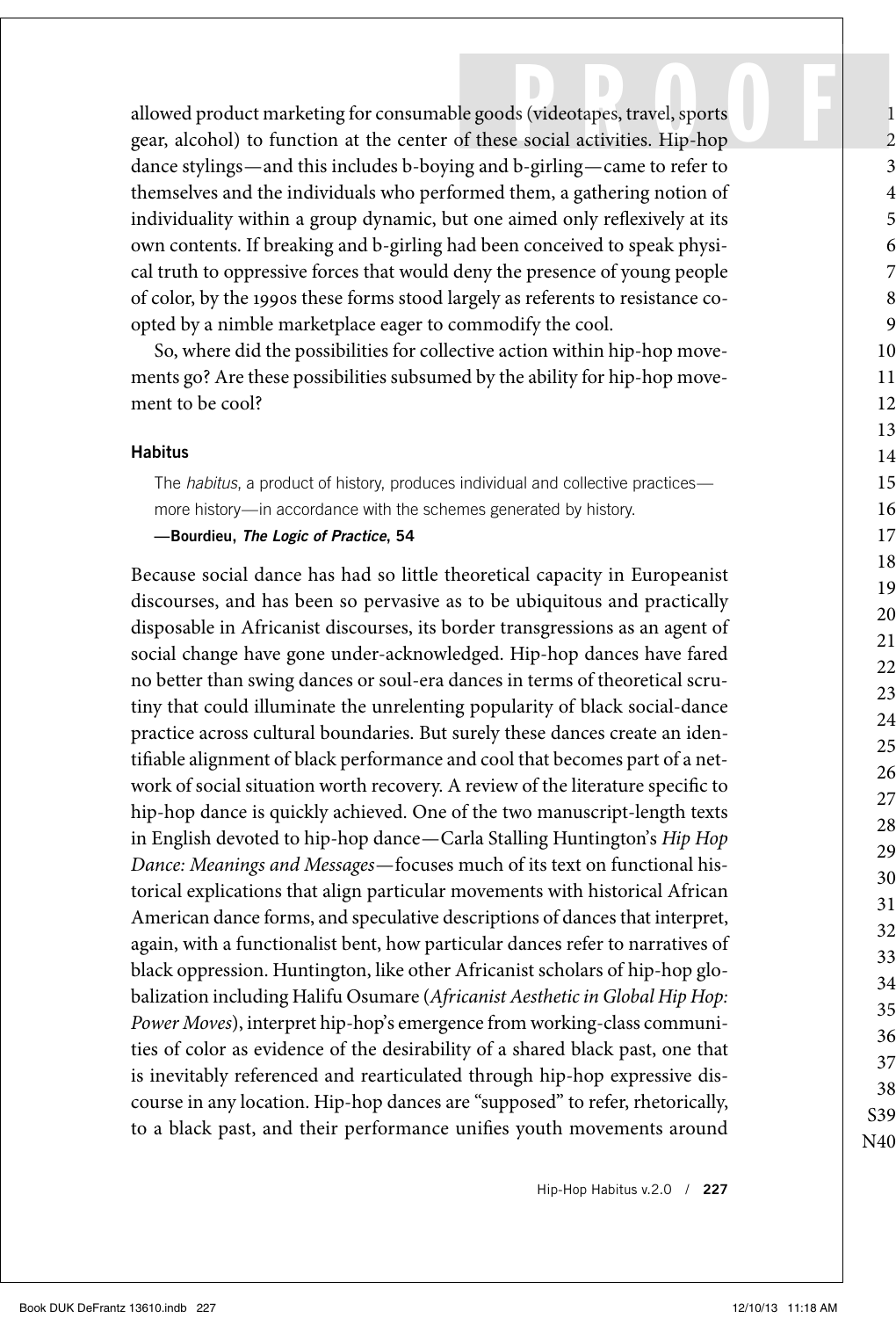themes of dispossession reclaimed through expressive physical labor. Hipthemes of dispossession reclaimed through expressive physical labor. Hiphop dances embody linguistic ideologies (Huntington) or offer possibilities for "connective marginalities" (Osumare) that allow youth to acknowledge their common subordinate subject locations.

But how might hip-hop dances constitute a habitus of physicality that refers to aesthetic creativity? And can aspects of physical creativity construct, say, joy—in any subject location—recognizable to young people in a way that aligns that construction with the aesthetic imperatives of hip-hop? What might be lost through a consideration of pleasure and its dispersal, or the embodiment of cool, within hip- hop social dances? Is the pleasure within the engagement of these corporealities part of what undermines their social force or impact?

Ethnographer Joseph G. Schloss explores these questions in his fulllength study *Foundation*, based on fieldwork that he conducted as a b-boy in New York from 2003 through 2008 (Schloss). Schloss affirms that postmillennial b- boying mobilizes its participants to recognize each other, dance together, and affirm a common history—even if the details of that history are contentious and widely debated.<sup>3</sup> In Schloss's study, the community that breakers recognize is self- selecting and hermetically sealed; for one to materially participate in the culture of the dance, one must become "of" the dance and its culture through extensive training, apprenticeship, and participation. While Schloss does allow b- boying to be considered artistic practice by its practitioners, the terms of its creativity are defined by a genealogy that extends back only to post–civil rights era gang activity transformed into twenty-first-century competitive dance structures. Dancing offers its participants a safe communal space that mitigates the daily stresses of life for its practitioners. But here, we find little recovery of the political capacities of dance to transfigure an expansive population of attendant witnesses beyond the terms of participation in the cypher.

Sociologist Katrina Hazzard-Donald narrates dance in hip-hop culture as an extension of the earliest African American dance practices, all born of cultural adaptations that secured presence in an American marketplace. These practices include an exceptional "cyclical" iteration in which dances appear, go underground, or seem to die out, and then "emerge twenty or so years later as a 'new' dance." For Hazzard-Donald, this cycling reflects the U.S. commodity market, within which African American culture has surely developed, and which "continually demands new dance material" (Hazzard-Donald, 220, 221). Hazzard-Donald also notes an "influential exchange of dance material between vernacular- popular- folk dances and the black professional performance tradition," a dialectic that predicts a detach-

**228** / Thomas F. DeFrantz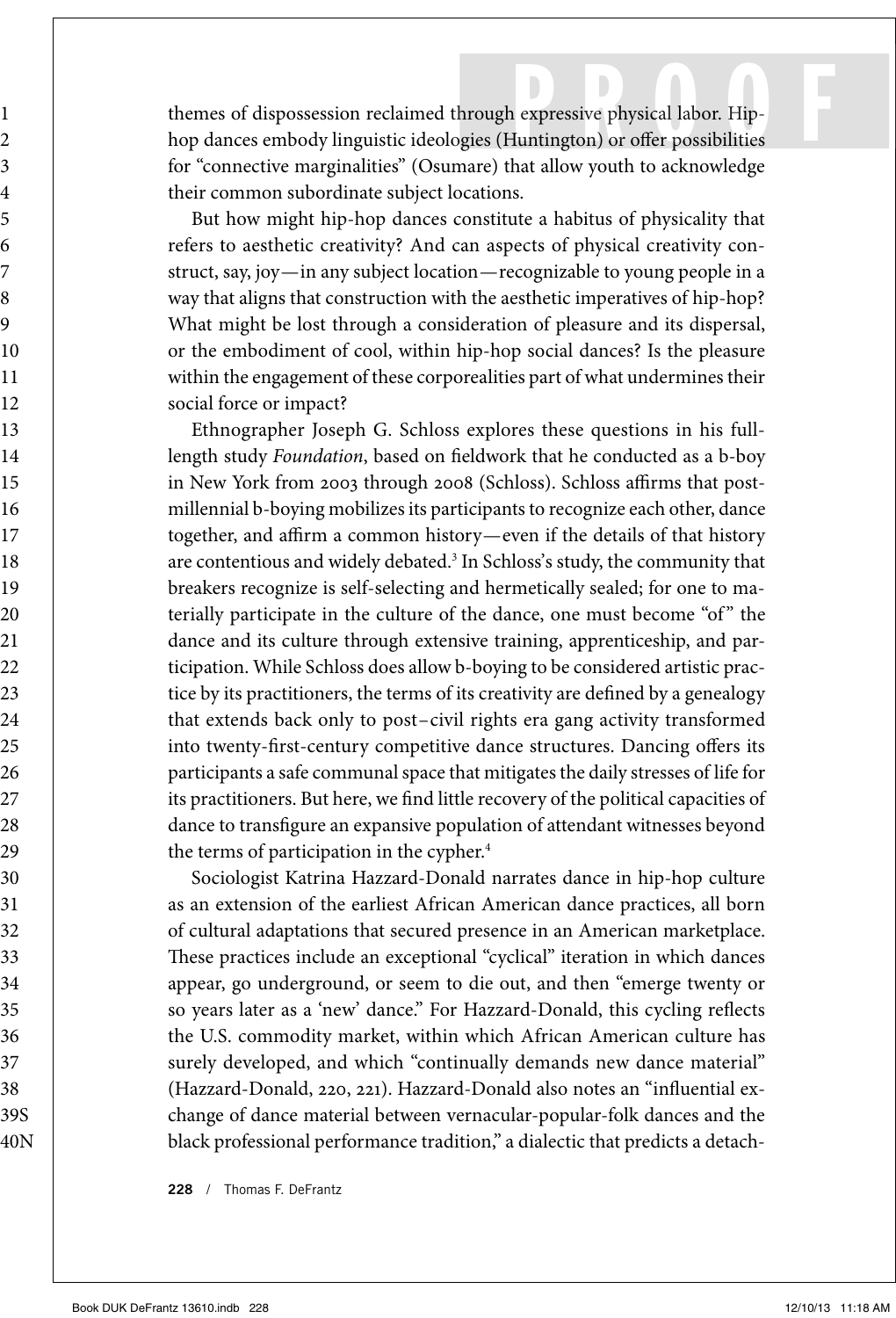able, performative quality of motion that could allow its movement across geographic, class, and aesthetic boundaries. allow its movement across

Taken together, these volumes and essays affirm that hip-hop corporealities cohere, and their particular practices emerge within particular genealogical contexts. The detailed studies of dance practice within core communities of b-boys or hip-hop devotees suggest a granularity of knowledge far more developed than the passing familiarity of mediated hip-hop dance that circulates globally today. That passing familiarity is not usually structured around following the rules of b- boying, or knowing a history of dance families; rather, a growing global populace recognizes these physical ways of being in the world as our everyman does—as playful, fizzy, millennial fun that can open spaces of belligerent cool. So how is it that social dance forms so deeply imbued with meanings and historical contexts crucial to their core participants float in a contemporary mediascape without grounding in the Africanist aesthetics that gave rise to them?

Because the *habitus* is an infinite capacity for generating products thoughts, perceptions, expressions and actions—whose limits are set by the historical and socially situated conditions of its production, the freedom it provides is as remote from the creation of unpredictable novelty as it is from simple mechanical reproduction of the original conditioning.

### **Bourdieu,** *The Logic of Practice***, 55**

I'm hinting at the limits of understanding pleasure, aesthetic physical activity, and power relations among diverse cultural systems. Surely we veer toward cool physicalities because they "feel good" in their alignment of energy, individual expression, and perceived connection to a larger social group. Black social dances offer pleasure to those who engage them because they encourage cool aesthetic approaches; they confirm careful organization of the body in relation to discourses of physical ability and ingenuity. Hiphop dances thrive in the production of *corporeal orature*, or body talking; in their aggressive rhythmicity, they encourage muscular engagements that underscore dynamism, power, and control.<sup>5</sup> Not all black social dances operate in this way; buck and wing dances (of the nineteenth century), swing dancing (of the 1930s), and footworking (of the 2000s), for example, are not explicitly concerned with the enactment of power and strength in the way that breaking, popping, and whacking styles are. These hip-hop styles demonstrate power as often as not; in this, an affiliation of power and pleasure at the center of these forms may seem politically regressive. After all, a feminist analysis could easily discard the seemingly inevitable affiliations of

Hip- Hop Habitus v.2.0 / **229**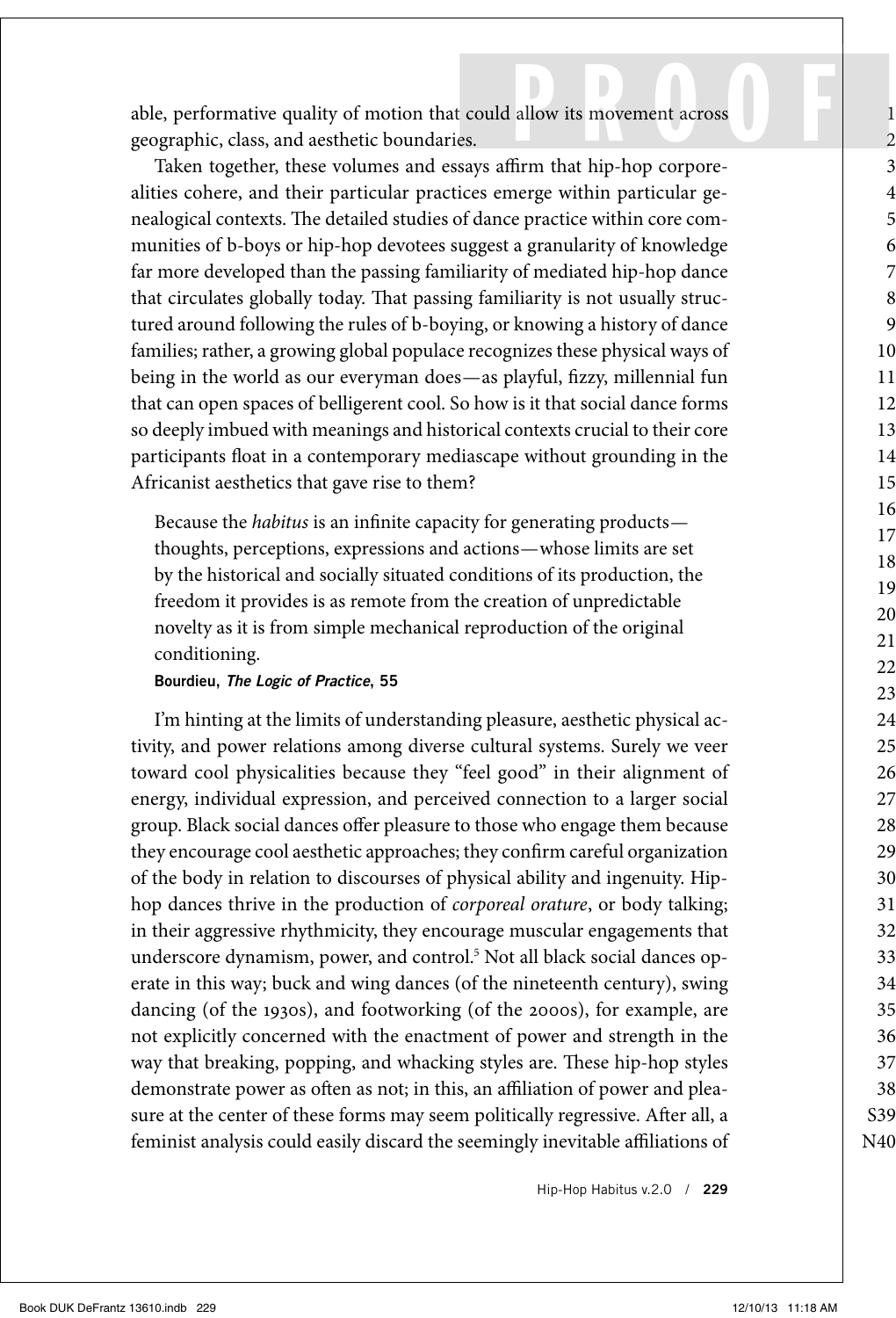strength, domination (in hip- hop's myriad competitive strains), and masculinized pleasure of hip-hop to focus more favorably on the more welcoming and flexible possibilities of other black social dance forms. For example, partner forms including swing dance, disco, and Chicago stepping highlight interpersonal communication toward a unified goal of movement in a way that hip-hop surely does not. competitive strains), and mas-<br>Efavorably on the more welcom-

To be clear, here, I mean to align pleasure with aesthetic purpose as well as social function. What hip-hop dance styles manage to do, in their organization of physicalities and dispersals of energy, is to combine the joy of controlling an emotional and physical self in a blankly powerful manner that suggests social dynamism. Hip-hop dancers "hit it hard" whether breaking or popping; when combining genres to include movements from ballet or house dancing, hip-hoppers tie a persistent weightiness to the pleasure of bringing it down to the ground. Hip- hop dancing gathers energy as it broadens its contours and revels in its own accomplishment as an aggressive, masculinist style that conditions its dancers to demonstrate their power. In the contexts of its emergence, hip-hop dances demonstrated the abilities of its practitioners among peer groups, to confirm social status and creative facility. For young people discovering an awareness of their own physical, emotional, and desirous capacities, hip-hop dances combine the need to explore along each of these axes to a demonstration of strength and control bound up with unprecedented pleasure—a pleasure not to be found in other aspects of daily life. Hip-hop dances answer a need for creative release that allow aesthetic contemplation to young people who could then recognize each other's artistry in process.

Not surprisingly, hip-hop shows up on global theatrical stages with great regularity. In these circumstances, by 2014, the social component of these moves have been carefully evacuated; these are dances created in careful rehearsal to reveal aesthetic qualities and contest fixed subjectivities in theatrical situations. Two thumbnail examples: in July 2008 dancer Kentaro offered a solo performance of his hip-hop stylings extended into an hourlong theatrical form.<sup>6</sup> Kentaro spent as much time not dancing as moving, as he tested space in luxuriant slow motion and explored geometric form via hip hop- inspired physicality, but the whole was danced to pop music, staged with rock-concert styled lighting effects and jokey films that he made with some friends projected in between dance segments. The performance included only one or two sections of flat-out spontaneous movement invention; for the most part, Kentaro carefully controlled the release of energy; he seemingly allowed himself to limit the possibility of us seeing him directly through a context of hip-hop. In August 2008, Compagnie Accrorap

**230** / Thomas F. DeFrantz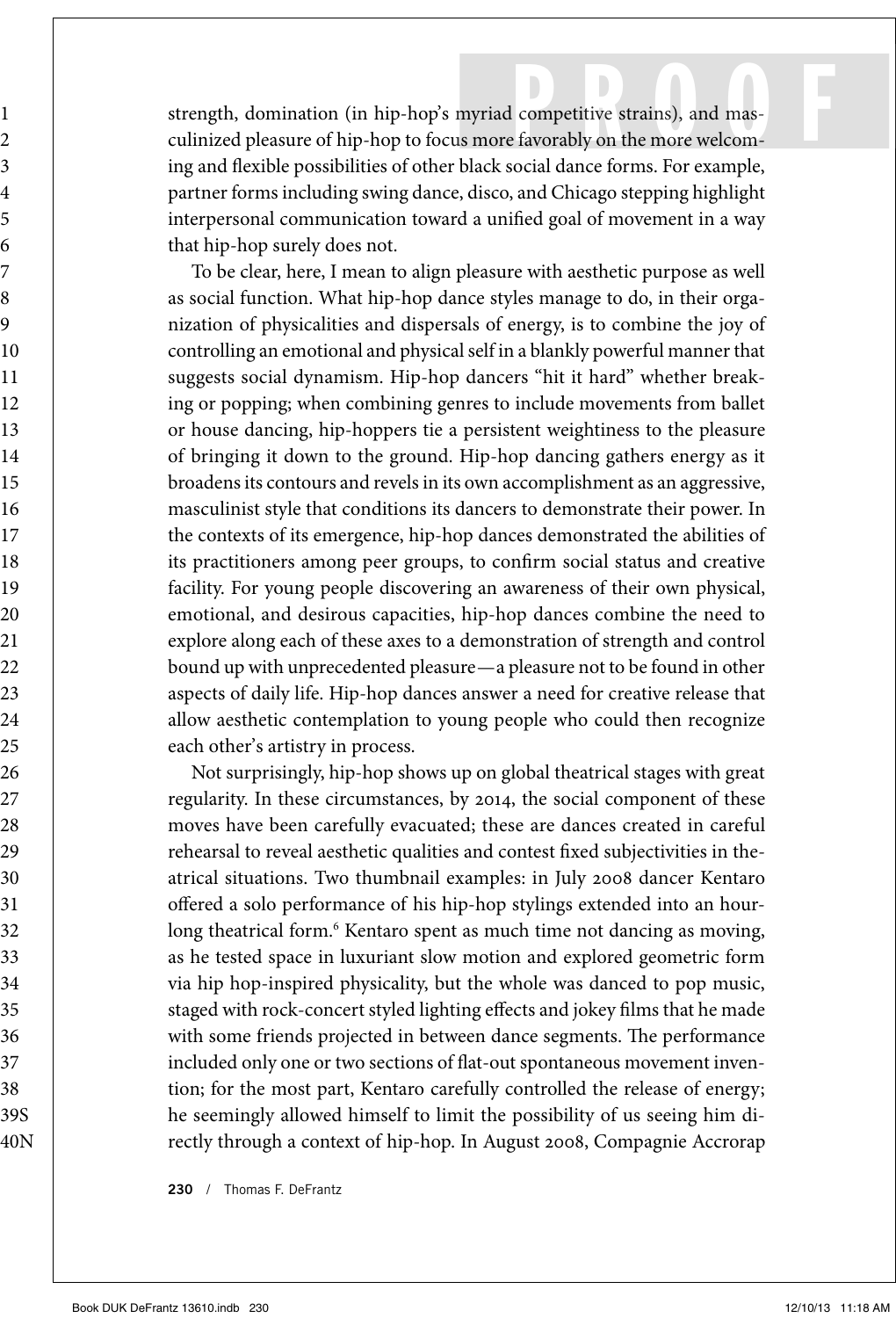presented *Petits Histoires*, a work for five men that aligned hip-hop dance with memories of the performer's fathers and grandfathers, stories related in monologue recited between segments of dance.<sup>7</sup> This grand theatrical spectacle included radio- controlled airplanes and cars, inexplicable props that traveled across the back of the stage on a clothesline, a sequence staged on a wheeled sofa, and a 'funky chicken' locking dance performed by a man dressed in a chicken costume. The dancing in *Petits Histoires* ranged through several idioms: strong floor work and popping sequences interspersed with comedic episodes, and segments of masculine bravado undercut by unexpected theatrical effects. In one scene, the chicken dancer was shot by an offstage hunter; the dancer disappeared in a lighting blackout, to be replaced by a clutch of chicken feathers floating to the ground in his absence. that aligned hip-hop dance

Hip-hop, then, proves its flexibility as a constellation of dance idioms that can be reconstituted in various circumstances, and by 2014 these possibilities are exploited in every direction imaginable. Here, the promise of flexibility, often cited as a key component of black performative cultures, fulfills itself as dancers claim hip-hop lineage. Kentaro, the men of Accorap, and anonymous young men in the South Bronx a generation or two earlier share their approach to physicality and embodied representation. We can recognize that these are hip-hop dances in these different venues; the form allows for many to engage its physical ideologies. And audiences assemble for a taste of that release of palpably powerful energy; Kentaro's large audience of teenage girls and Accrorap's legions of families and teenage boys gather to witness the ends of physical challenge that hip- hop can engender. Performative flexibility is akin to the communicative tradition of signifyin' that enlarges realms of meaning-making by shifting the context of recognition available to a word, phrase, or vocal tonality. In performance circumstances, this flexibility assumes relations between hip-hop and other forms of dance; it assumes that Korean teenagers have an access to the physical imperatives of hip-hop, as do teens from Houston, Texas. Black social-dance forms emerge from particular social spaces, but are constructed with an aesthetic resilience that allows them to transform and suit other performative contexts.

And yet, in the movement of movement across geographies and social spaces, how that movement signifies shifts. The qualitative flexibility that allows the form to speak variously to various communities parasitically diminishes its own core values of derisiveness. As signifying practice, black social dances tend toward the space of derision; dancers tease those who are not dancing (or not dancing well) through their gestures. These dances of derision—and of course Robert Farris Thompson included them as an

Hip- Hop Habitus v.2.0 / **231**

N40

S39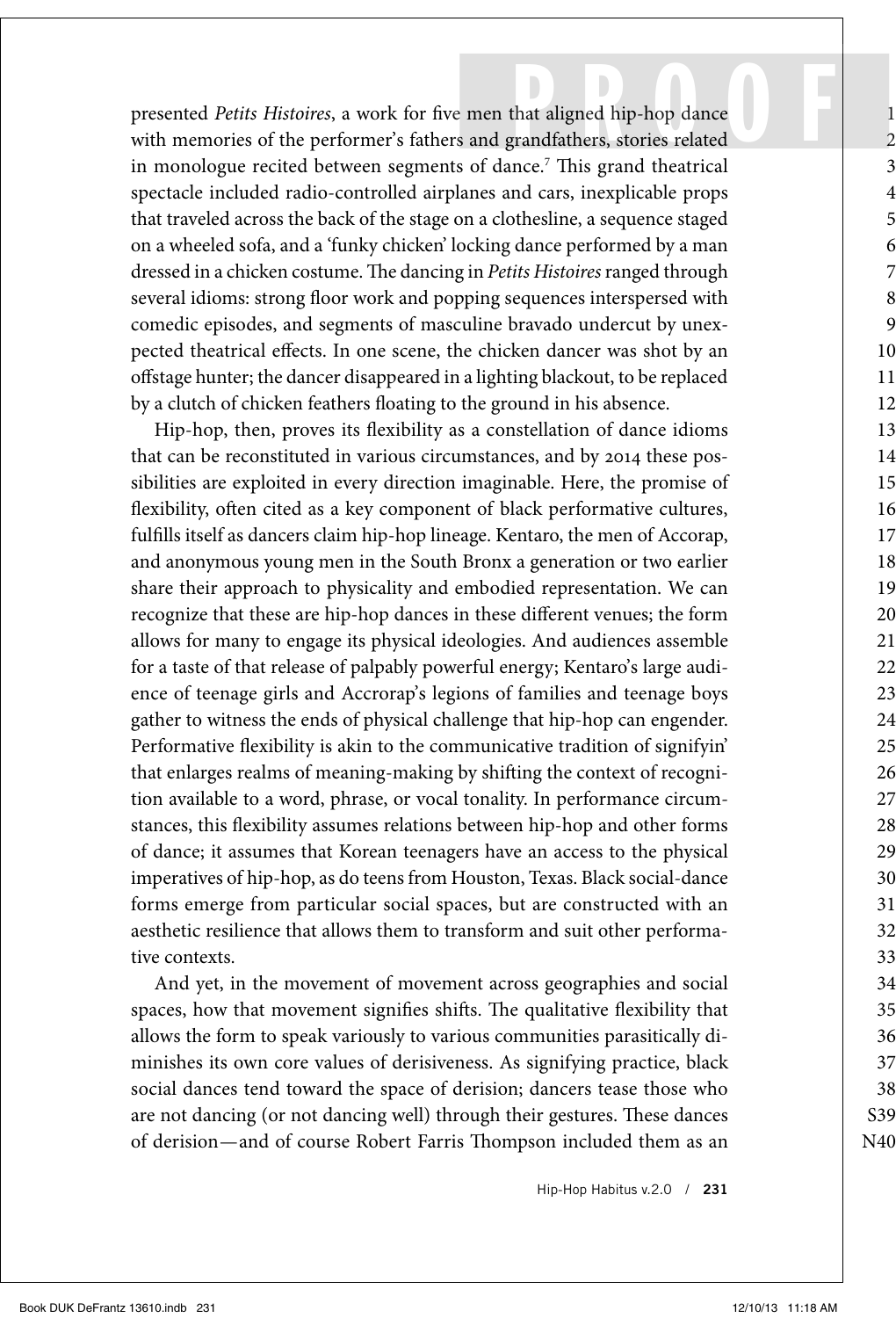entire aesthetic category of West African invention (Thompson, "Dance and Culture")—lose their capacity to function outside localized social spaces: they don't translate from Lexington to Lyon. In social and theatrical contexts, hip- hop has not yet come able to speak convincingly with derision to a global audience. vention (Thompson, "Dance and<br>outside localized social spaces:

Disarmed, unmoored from the progressive social possibilities of staging derisive masculinities or narratives of strength and control, what can hiphop dances do? What sorts of narratives can their gestures inspire? Kentaro's performance suggests that expressive control might be something contained by a hip-hop body, but released only sparingly and in isolation from other hip-hop genres. (On his website, Kentaro claims to want to draw connections between hip-hop and techno and rock; for him, hip-hop emceeing and DJ-ing have exhausted their potential to generate movement.) The dancers of Accrorap explicitly align hip- hop with comedy, in the process constructing the spectacle of hip-hop virtuosity as something necessarily undercut by gestures of self-deprecation. The Accrorap dancers are modern clowns, who engage hip-hop to encourage a mutable masculinity, one that directs its agents toward a vanishing point of irrelevancy beyond the moment of performance. As comic enactment, hip-hop becomes something like pantomime on steroids, with an insistent rhythmic pulse: the dancers amuse their audience with their abilities, but stop far short of suggesting that these movements hold the potential for social action alongside the pleasures of their production. In each case, the dancers address the performance of cool, and that cool seems to be a lot of fun to engage.

The *habitus*—embodied history, internalized as a second nature and so forgotten as history—is the active presence of the whole past of which it is the product.

### **Bourdieu,** *The Logic of Practice***, 56**

Where, then, has hip-hop gone? In traveling the world, hip-hop coheres in its movement ideologies—Kentaro and Accrorap offered exciting popping and locking demonstrations—but it contracts, perhaps, in its communicative resonances. An American audience probably can't decode Kentaro's commentary on gender and sexuality that responds to his large female fan base. Japanese audiences may miss out on physical references to immigrant strife in France, corporealized in gestures by the largely Algerian- born French dancers of Accrorap. And French audiences may not understand an American skepticism surrounding the Cool Kids' commercial appearance, a skepticism that hints at "sellout" even before the Kids have released an

**232** / Thomas F. DeFrantz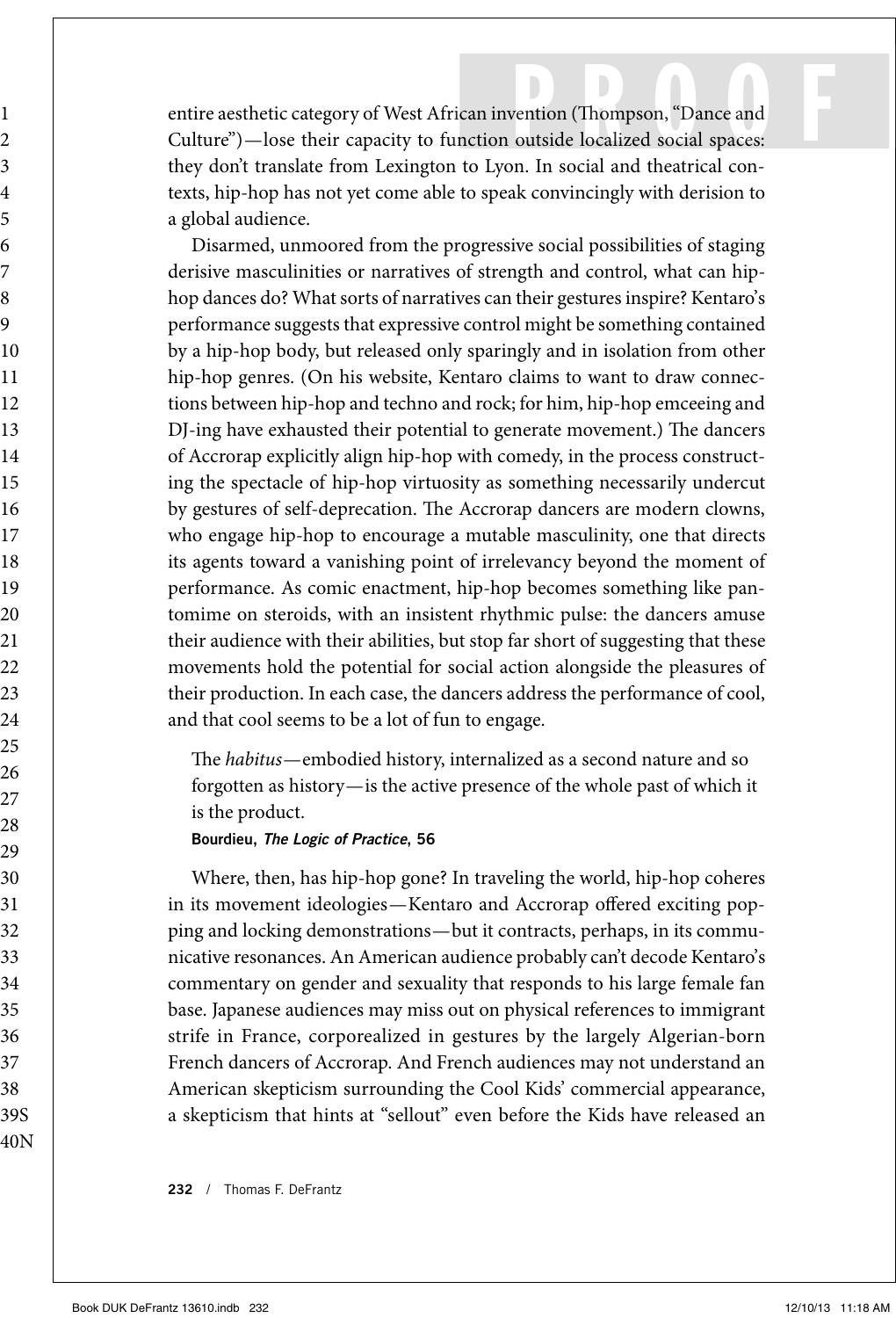album. When hip-hop loses its ability to sound derisive notes, what can it do—beyond entertain? derisive notes, what can it

Consider the mashup DJ stylings of Girl Talk (Gregg Michael Gillis), who too often places emcee rhymes over favorite beats. Here, aspects of hip-hop become part of a flyby landscape, a constantly shifting immersive environment that evacuates historicizing aesthetics central to black musics in favor of a cumulative singularity. Building on black expressive culture's rhetorical strategies of flexibility, which are, after all, at the heart of hip-hop DJ-ing, Girl Talk poaches from any source that will produce an effective whole. How the fragments he chooses functioned in different contexts before now does not matter; listener- dancers are encouraged to take inventory of the number of samples that are recognizable, but only for a fleeting moment. Hip-hop becomes linked to a purpose of celebration, with only the vestiges of a small rhetorical stance against the marketplace that might restrict this sort of construction.

Girl Talk evidences skill in the way he constructs tracks; like any good DJ in the house tradition, he works with sturdy underpinnings of rhythmicity and bass tonality. At times, listening/dancing to his music, I wonder at the compulsion to work with so much information at all times. For decades, house DJs have constructed musical environments that provoke dance with far less sonic information than Girl Talk employs. House music also tends to work with sparingly articulated referents, evocative lyrical hooks that are open-ended enough to repeat over several minutes without significant elaboration. In this expressive space that values repetition over change, details of harmonic and rhythmic structural shifts matter greatly. More than anything, house music relies upon the movement of the bass to generate sonic drama. House music, born, like hip-hop, in the American crucible of black expression of the post–civil rights era, has become variegated in its soundings (trip, drum and bass, garage, chill, classic, detroit, electro, etc.), but never achieved the global popularity of hip-hop. House dancing, less concerned with the competitive possibilities or blankly aggressive physicalities of hiphop, has not yet found a global youth movement able to conjure cool at the rhapsodic push of a remote control button.

Girl Talk, like our Rhapsody everyman, loves music in several varieties and hopes to compress his infatuation into a manageable singularity something we might call popular culture. Along the way, certain rhetorical roadblocks are ignored, and the sensibilities that might allow these passions to be marked as love for black popular culture diminish. Everyman has access to an aggressive rhythmical movement, and he can change the channel.

Hip- Hop Habitus v.2.0 / **233**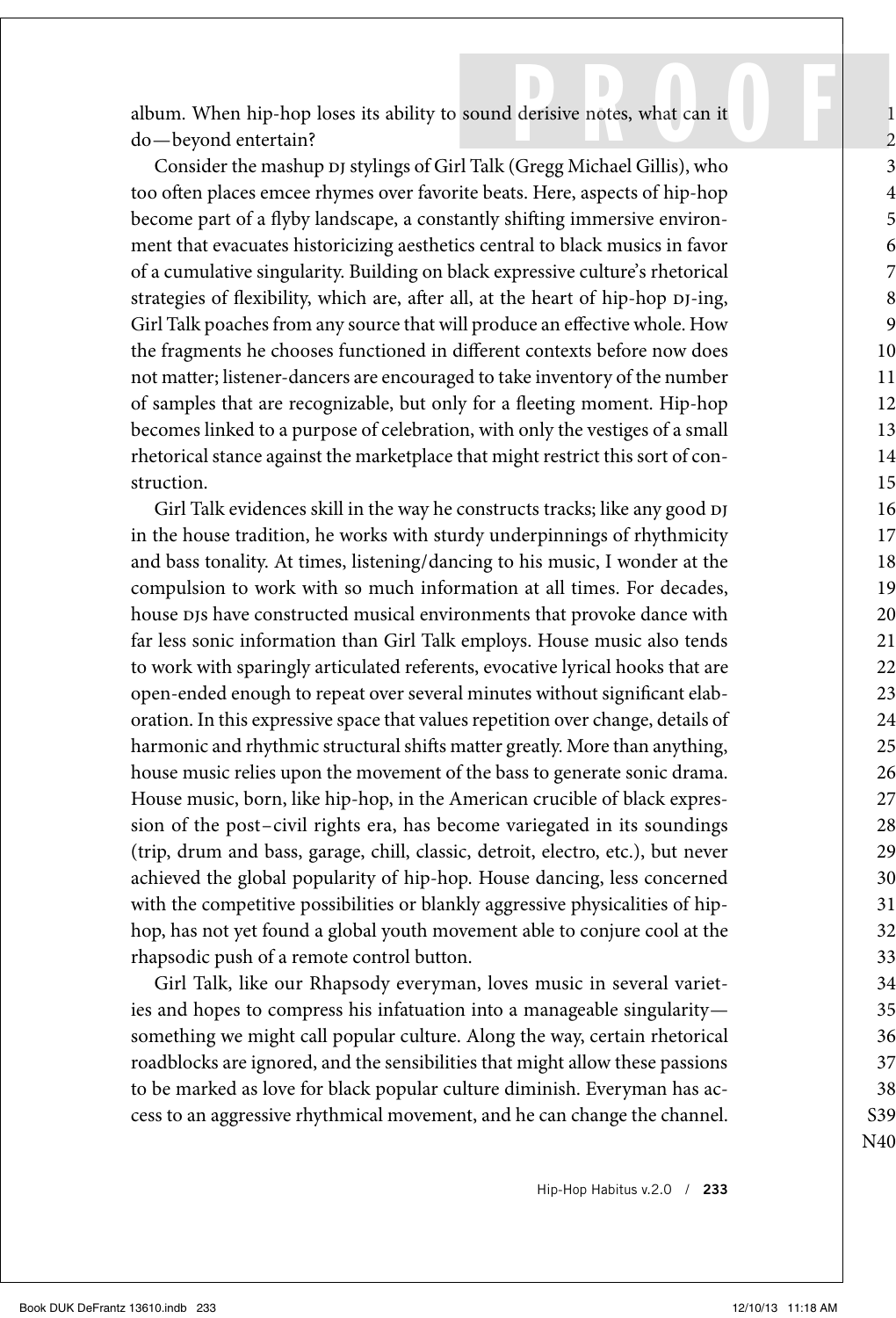Girl Talk can raid the digital frequencies for portions of recordings that ap-Girl Talk can raid the digital frequencies for portions of recordings that appeal, to compile a document that means only what it can physically provoke for a listening dancer.

The *habitus* tends to protect itself from crises and critical challenges by providing itself with a milieu to which it is as pre- adapted as possible, that is, a relatively constant universe of situations tending to reinforce its dispositions by offering the market most favourable to its products. **Bourdieu,** *The Logic of Practice***, 61**

Some argue convincingly that dance disappears in the moment of its emergence. So then, it may also always be potential. This truism may be part of how social dance recurs, even when we seem to engage so little discourse beyond that recurrence. What social dances can do shifts dramatically after their appearance in a local space. Strangely, what coheres to those dance forms—from their wide-ranging constructions of physical preparedness, emotional expressiveness, gestures toward social justice, realignments of sex and sexuality, or narratives of class mobility—tends to be the embodied possibilities for unmarked rhythmical pleasure. Broad categories of movement ideologies fall away in the shift from a local black public space to a global public space. "Krumping" loses its framing as a response by marginalized kids—within a homophobic black adolescent space—designed to physically prepare those kids to deal with daily tauntings, and becomes a dance taught at strip mall dance studios. Purpose shifts, even before purpose has become clear.

How is it that hip-hop physicalities become a means for young people to recognize themselves in space? How are some dances chosen, and why do others fall away? If social dance generates only small bits of analytic public discourse, how do we decide what dances to do when? Can we look to the African American expressive *imperative to innovate* to discuss aspects of taste?

An abiding aesthetic imperative to innovate fits directly into narratives of spectacular display that allow social dance to function in the current reality television–game show mediascape. Public dance competitions change the idiom and its possibilities. The pleasures of dance cohere and reproduce themselves across landscapes and bodies; of course, this is how hip-hop dances have gained such broad practitioner bases. But in black communities, pleasure must be aligned with aesthetic purpose and social function of one sort or another. Global stages overwhelm social function beyond their

**234** / Thomas F. DeFrantz

1 2 3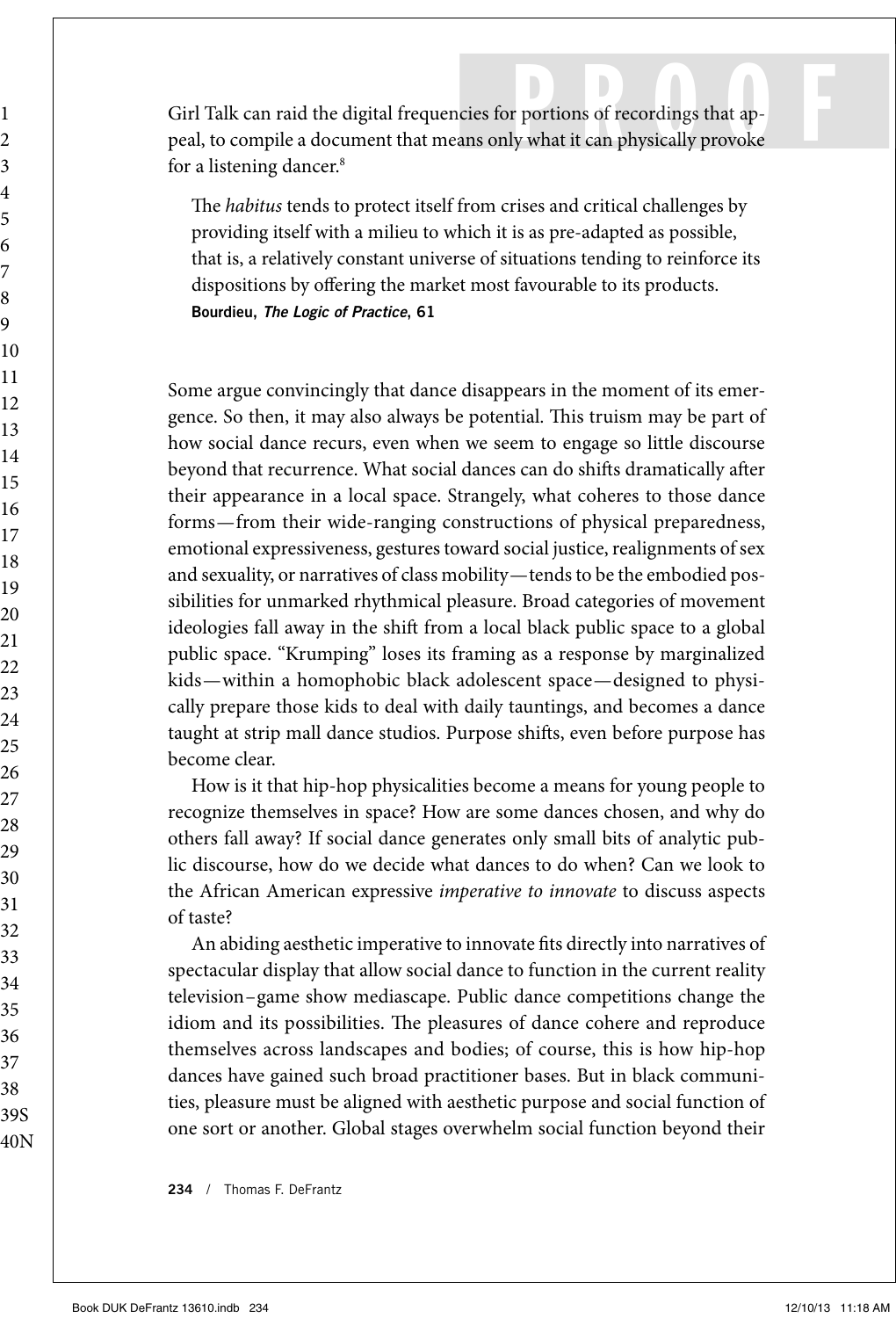local identities: dancers at the international hip-hop "Event of the Year" or local identities: dancers at the international hip-hop "Event of the Year" or<br>on MTV's "America's Best Dance Crew" seek celebrity that needn't be aligned with sexual identity, local community histories, family hierarchies, social identity, etc. Competitors in these public arenas dance to win and then possibly transfer their celebrity to a local context. Because dance, following neoliberal discourses, has so little cachet beyond the space of pleasurable individualized motion, we assume that pleasure drives the practice of this dance. In the context of performance that invites scrutiny without participation, pleasure can become the alpha and omega of a conversation about dance. Here, it may be enough to enjoy the sight of uninterrupted flow or controlled releases of physical impulses to decide where the ground of the dance begins. Watching the mediated networked dance competition, we learn little of the complex interactions that inform movement choices. And yet, these tiny choices, navigated in practice sessions and then again throughout the performance of social dance, deflect singular appraisals of performance as "joyful" or "strong" or "good." Encountered in context, shifts in tonality or approach; weight and attack of gesture; dispersal of energy and the construction of flow, all shape the experience of social dance performance. The pleasure of the doing is but part of the event.

Notably, the pleasurable recognition of physical flow is seldom enough to account for value within the aesthetic structures that give rise to these dances. In one analysis, the dances themselves are constructed against a ground that considers their presence to be derisive, impossible, unprecedented, radical. Each of these aspects may be visible in hip-hop dance: the dance that is practiced incessantly to ultimately reveal its languageable teasing of another; its unexpected, outrageous movements that defy the visible. When the body can be coaxed into dancing beyond what can be seen, this achievement accepts a truly radical capacity, a potentially unlimited capacity for innovation and creative expressivity. This capacity defies the boundaries laid out for black people in the New World, people for whom, generations earlier, dancing in shackles was intended to be a final condensing of social exchange into physical potential enabled, by slavery, for the marketplace. Hip-hop dances surely arise from this tradition of dance that defies expectation, dances that confirm something beyond reach (freedom?) but present within the capacity of the physicality of doing. In the performance of these dances, dancers strive for a cool stance afforded through persistent practice and refinement. These rehearsals allow dancers a pleasure of recurrence, enhanced by the unexpected flash palpable in performance. The pleasure of repeated rehearsal as a feature of social exchange enabled by the dance gives way to the pleasure of execution—the aesthetic action underscored by the

Hip- Hop Habitus v.2.0 / **235**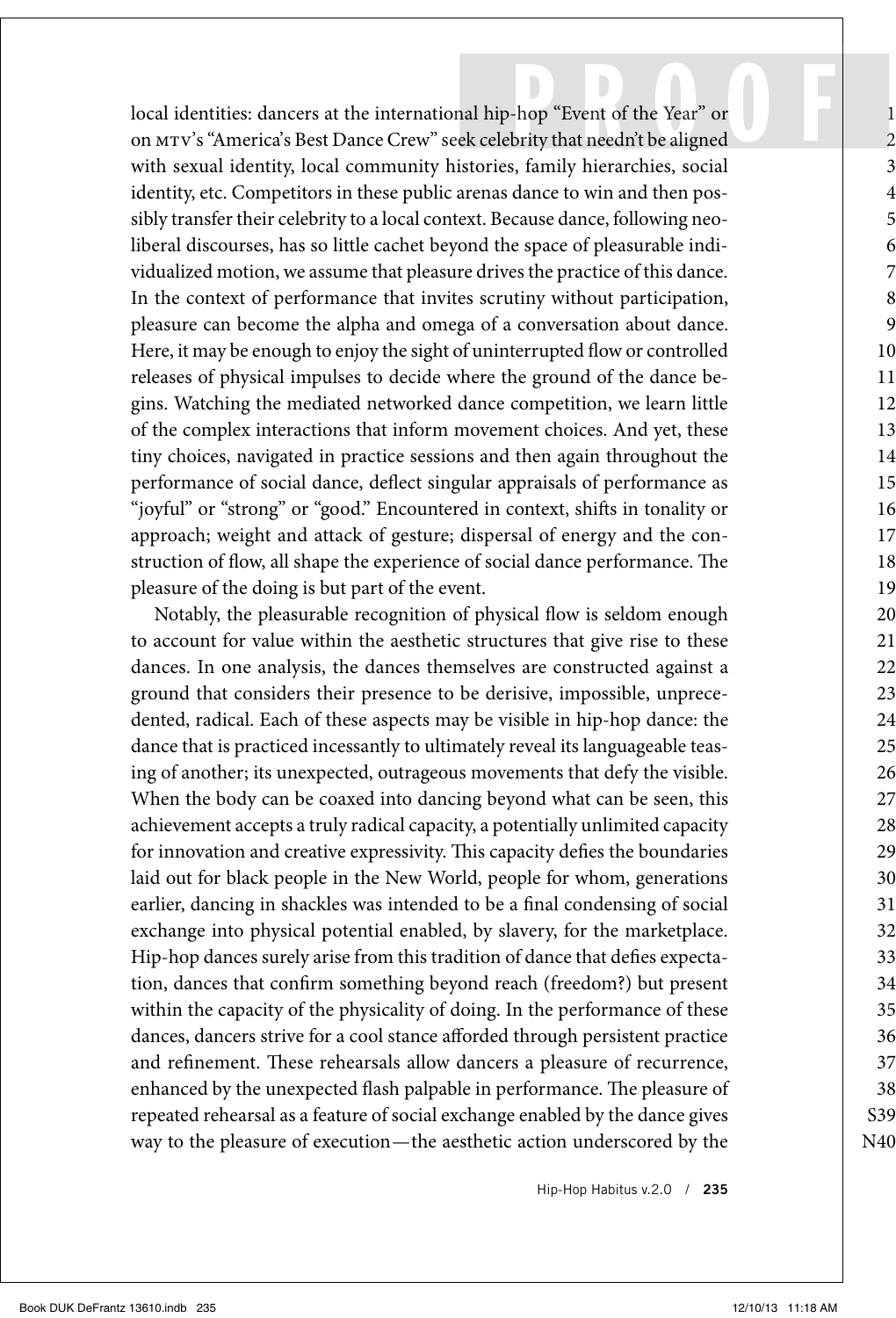coolness of preparation. The pleasure of hip-hop dance practice is always visible in performance. This pleasure is aligned with accuracy of performance, with the execution of aesthetic action well done. ip-hop dance practice is always<br>igned with accuracy of perfor-

Hip- hop dance has few impermeable rules of engagement within the spheres of its recognition; you can't really dance *wrong* here so much as poorly.<sup>9</sup> That recognition includes the *imperative to innovate*; dancers in this idiom must reveal something unprecedented for the dance to arrive with conviction. The revelation of individual innovation—inevitable in convincing hip- hop dance—is acknowledged by all as the fullest capacity of dance to demonstrate subjectivity. Here, hip-hop dance proceeds from an assumption that each individual dancer will fulfill herself through an unprecedented alignment of desire, intention, and action. Because black performance aesthetics tend to be fed by this alignment of invention—rather than some need to master or preserve preexisting regulations—these dance practices hold special significance in identity formation and social development. Black aesthetics prize working as an individual within a group dynamic; surely this arrangement appeals to adolescents developing expressive voice for their emotional, physical, and communicative energies.

This energy in transformation—the *delta* of a person's being that dance performance activates—becomes the visible marker of hip-hop dance fulfillment. This *fulfilled* performance cannot be entirely preplanned or rehearsed into superfluousness; it must come into being in real time and register a delta of change perceptible to its attendant witnesses. In this requirement, hip- hop dance, like jazz musicianship, becomes a barometer of individual capacity, an action that reveals the possibility of the unprecedented. When hip-hop dance fulfills itself, witnesses and dancers recognize the change that occurs through the alignment of desire and aesthetic action. The pleasure of this temporary transformation becomes palpable through the dance.

And to be sure, pleasure drives the rehearsal and performance of hip-hop dances. The layered pleasure of subtle alignments released by the dancer among witnesses who can recognize these fluctuations of capacity drives the continued circulation of hip-hop as black performance. Like jazz musicianship, hip-hop dance demands palpable effort that is produced, and then rechanneled toward a quality of cool that effectively undermines the visibility of effort. Cool is a sensibility and an aesthetic achievement consistently experienced as pleasurable by actors and witnesses alike. We enjoy the sensations of cool because they confirm a multilayered awareness of energy and its distribution. Moments of transformation—the delta of change—are inevitably tied to an abiding affect of cool, produced by labor that can balance these contrasting performative tendencies. In the best hip-hop dance, clarity

**236** / Thomas F. DeFrantz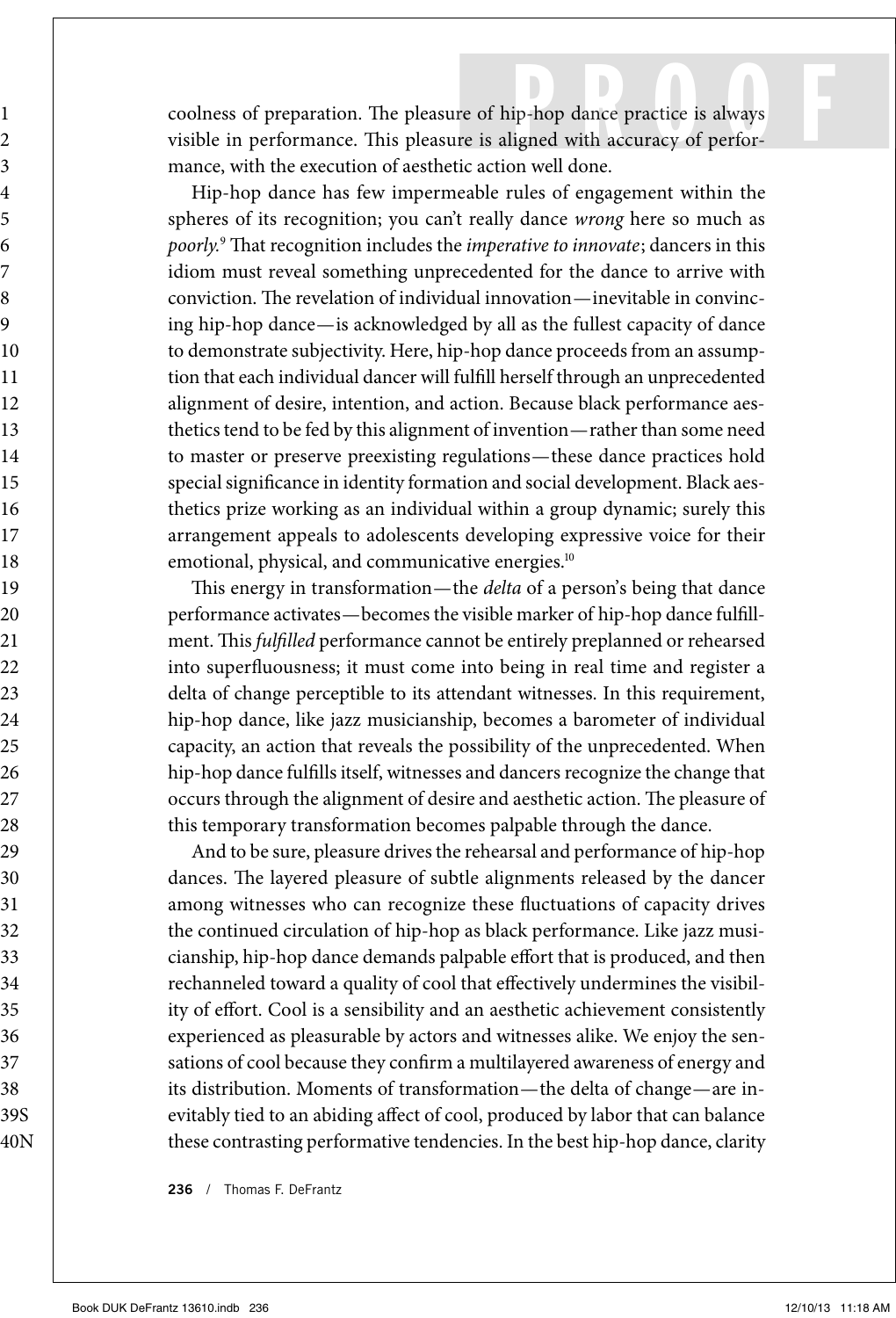of intention, desire to transform, purposefulness of action, and their organization within the context of cool aesthetics form the core of vast appeal. Solved and the Solved Chernal Chernal Chernal Chernal Chernal Chernal Chernal Chernal Chernal Chernal Chernal Chernal Chernal Chernal Chernal Chernal Chernal Chernal Chernal Chernal Chernal Chernal Chernal Chernal Chernal

Hip- hop dance also enjoys a privileged position as a product of the marketplace with the credible appearance of resisting the authority of the markets that produced it. Of course, aesthetics are not outside of the marketplace, and hip-hop as a practice emerged in determined affiliation to political and economic circumstances that surrounded its emergence. Hiphop's transformation, from a creative constellation that satisfied Africanist performance imperatives for youth of color into a market- recognized dance practice that could feed television, Internet, and film markets hungry for representations of young people engaged in aesthetic action, completes a feedback loop in which the system inspires creative practice that then validates the system. Hip-hop emerged as a resistant aesthetic practice that provided beauty and joy—aspects necessary for human development—to its participants outside of mainstream markets; it continues to provide these aspects to young people simultaneously within and without marketplace support. In this, hip-hop straddles, often uncomfortably, its own capacities as resistant and compliant practices that allow its practitioners to work within and without normalizing narratives of social order. For dancers who hope to claim creative presence from the margins of local social order, hip-hop suggests an upending of common logics surrounding dance and expression with its downward- driven weightiness, its impossible fragmentation of the body in gestures of robotic precision, and its unlikely earthbound manipulations of directionality. But these dances are also available for those who dance on opera house stages, or participate in market- driven media exercises, such as *So You Think You Can Dance*. Hip-hop carries its markings as "street culture"—creative expression in reference to marginalized, minoritarian life—into venues far removed from its mythic roots.

From the margins, hip-hop dance operates in a persistent present, without regard for its own futurity or capacity as commerce. Dancers engage the corporeal practices of hip-hop to tie their physical pleasure to something immediate and entirely social; dance as a tactic to express and survive, to imagine future sociabilities outside of commodity exchange. In the mainstream, though, hip-hop might be more of a strategy to corral black performance toward its minoritarian boundaries. Over time, hip-hop dance, like jazz musicianship, has become a nearly empty referent to politicized expression that thrives without access to the politicized implications that originally created the form. The aesthetic structures survive, honed by exposure and engagement with ever-expanding publics, but with their relationship to social expression limited by the commercial sphere. Dancers in the mediaplace

Hip- Hop Habitus v.2.0 / **237**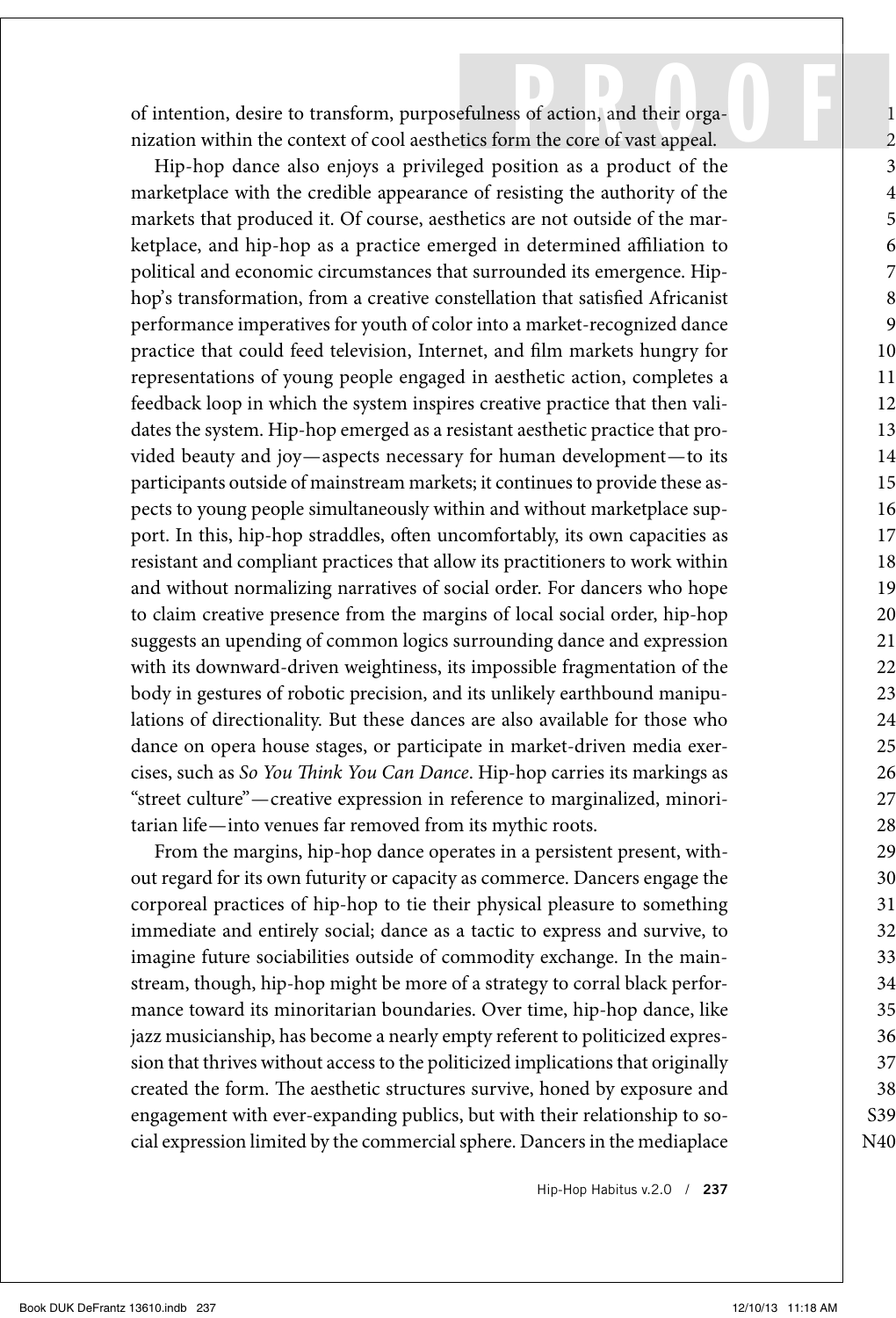enjoy limited capacity to inspire social mobility, if only because the mediaplace requires the possibility for repetition, incessant and public rehearsal, and narratives of predictable, predetermined achievement. Robbed of their potential to register transformation, these dances exist in an eternal place of nostalgia and already- done- ness; audiences enjoy the commitment to dance that these forms demand, but think little of their potential beyond their dispersal as product. by Society if only because the media-<br>
incessant and public rehearsal,

But what of the dancers who engage hip-hop dances within the mediated marketplace in order to achieve social and commodity mobility? Is the expressive capacity of the form necessarily eclipsed by the need for rehearsal and obvious narratives of "overcoming the odds" to arrive as a dancer in the mainstream? Probably. The delta of dance capacity is likely not mediable; it is an experience in time and skin, smell and place, vision and presence. The mediaplace resists, and even denies, the sensates of smell, skin, and presence; but these aspects of performance are bound up with recognition of the dance. Dancers in the mediaplace compromise their engagement with the dance to suit the visual requirements of the simulated dance. Creative innovation does happen here, delimited by the overwhelming need to construct pre- palatable contexts for dance. And when the dance cannot register transformation, it becomes something other than itself; its copy, or maybe just something else.

The *habitus* is the principle of a selective perception of the indices tending to confirm and reinforce it rather than transform it, a matrix generating responses adapted in advance to all objective conditions identical to or homologous with the (past) conditions of its production; it adjusts itself to a probable future which it anticipates and helps to bring about because it reads it directly in the present of the presumed world, the only one it can ever know.

**Bourdieu,** *The Logic of Practice***, 64**

The mass distribution of hip-hop corporealities via media transforms what hip-hop does in the world. Of course these physicalities don't retain their shape or presence across the space and time that media distribution makes possible, and how these ways of being "mean" to groups of people changes rapidly. In general, black social dances distributed by the mediaplace veer toward familiar spectacles of excessive activity and hyperkinetic impossibilities. The three major documentaries dedicated to these modes of dance practice—Mura Dehn's *The Spirit Moves* (released 1986), Jennie Livingston's

**238** / Thomas F. DeFrantz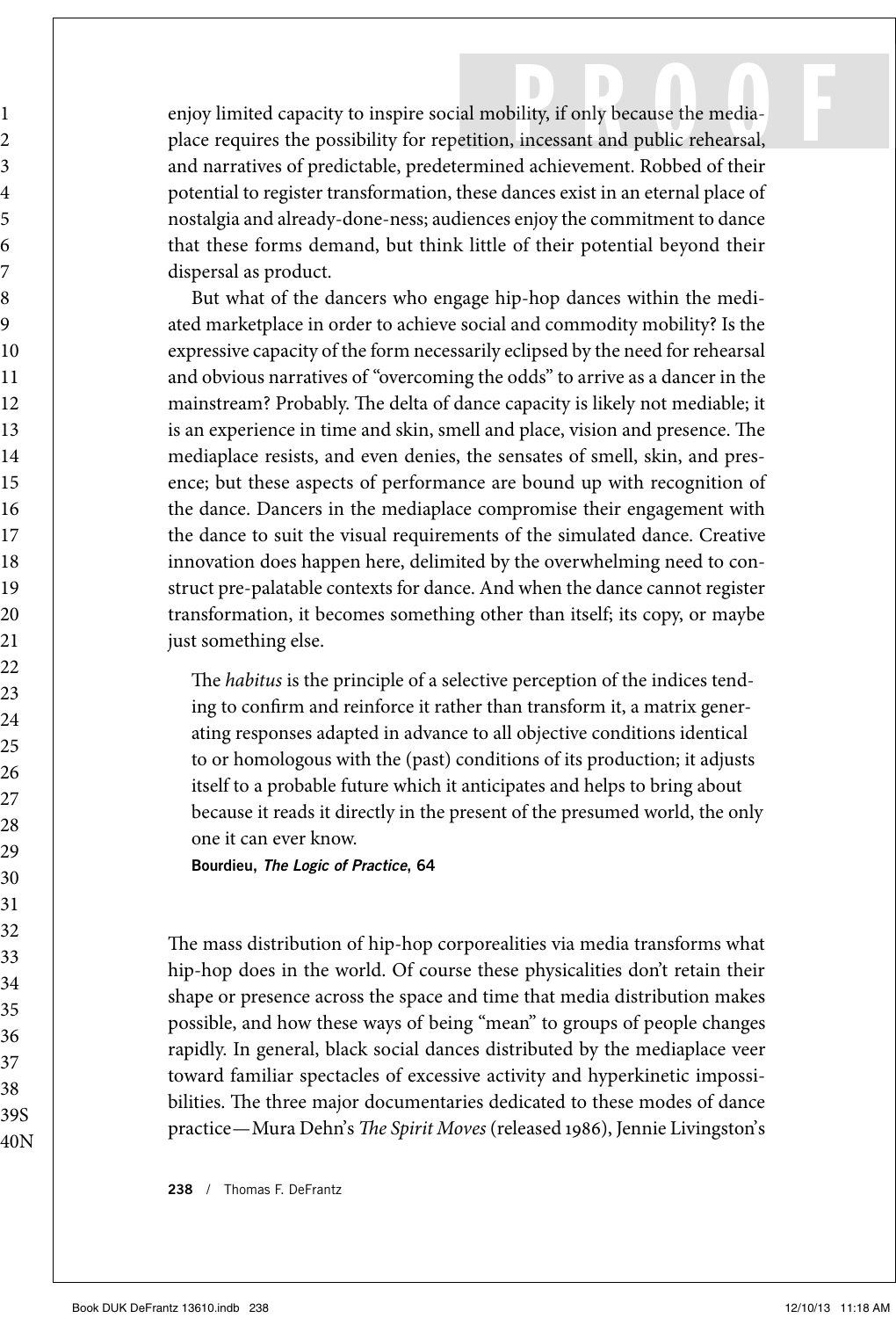*Paris Is Burning* (1990), and David LaChapelle's *Rize* (2005)—can be char-Paris Is Burning (1990), and David LaChapelle's Rize (2005)—can be characterized by their outside-the-dance attitudes that move from fascination through explication to exploitation. This sequencing mirrors the relationship of black social dances as minoritarian aesthetic practices across historical eras, from the fascination with black structures of feeling associated with civil rights activism (Dehn), through a more ethnographically shaped accounting of black modes of survival in the era of Reagan (Livingston), to the blankly commodity- driven constructions of the millennium (LaChapelle). Surely these three white authors of black- dance mediaplace subjectivity are interested in the teleology of the dances they capture in their films. And yet, the terms of aesthetic achievement represented in these films become undermined through these acts of mediation, to become so easily reduced to the dynamism of the outward shapes of their performance. While the two later documentaries focus on the contextualizing narratives of the lives of dancers of color to some degree, how any single performance resounds for these individuals escapes discussion. Dance becomes a practice that is accessible and repeatable by an absent and unknown (unknowable?) viewer, and in the process, the dance becomes predictable and reducible to the spectacle of its sight. Its power to release unprecedented transformations of energy through performance is tamed by the insensate camera's lens and the process of digital mediation.

When documentarians of black corporeality operate inside the structures they film—as in Israel's *The Freshest Kids: A History of the B-Boy* (2002) discussions and demonstrations of transformative capacities of dance ensue. To a large degree, the creative team examining hip- hop dance here draws on its layered understanding of the history and trajectory of these ways of moving. Where LaChapelle, Livingston, and Dehn necessarily position themselves outside of the dance cultures they capture, Israel and executive producer Quincy Jones III claim close familiarity with black modes of being. The resulting document arrives as a particular history of the idiom, something of a "how-to" manual coded in the commentary of mature dancers in reflection on how to allow these dances to speak through varying social registers. The film offers evidence of the capacity of these dances to transform in discussions of singular historical events, and the capturing of singular performances not to be repeated or commodified beyond the terms of this DVD representation.

In these films, the place where the dance happens can be artificially constructed. Many phantasmagoric shadow sequences of *The Spirit Moves* were filmed in Dehn's studio; at times, *Rize* and *The Freshest Kids* took dances out of social context in order to effectively capture their contents. This shift

Hip- Hop Habitus v.2.0 / **239**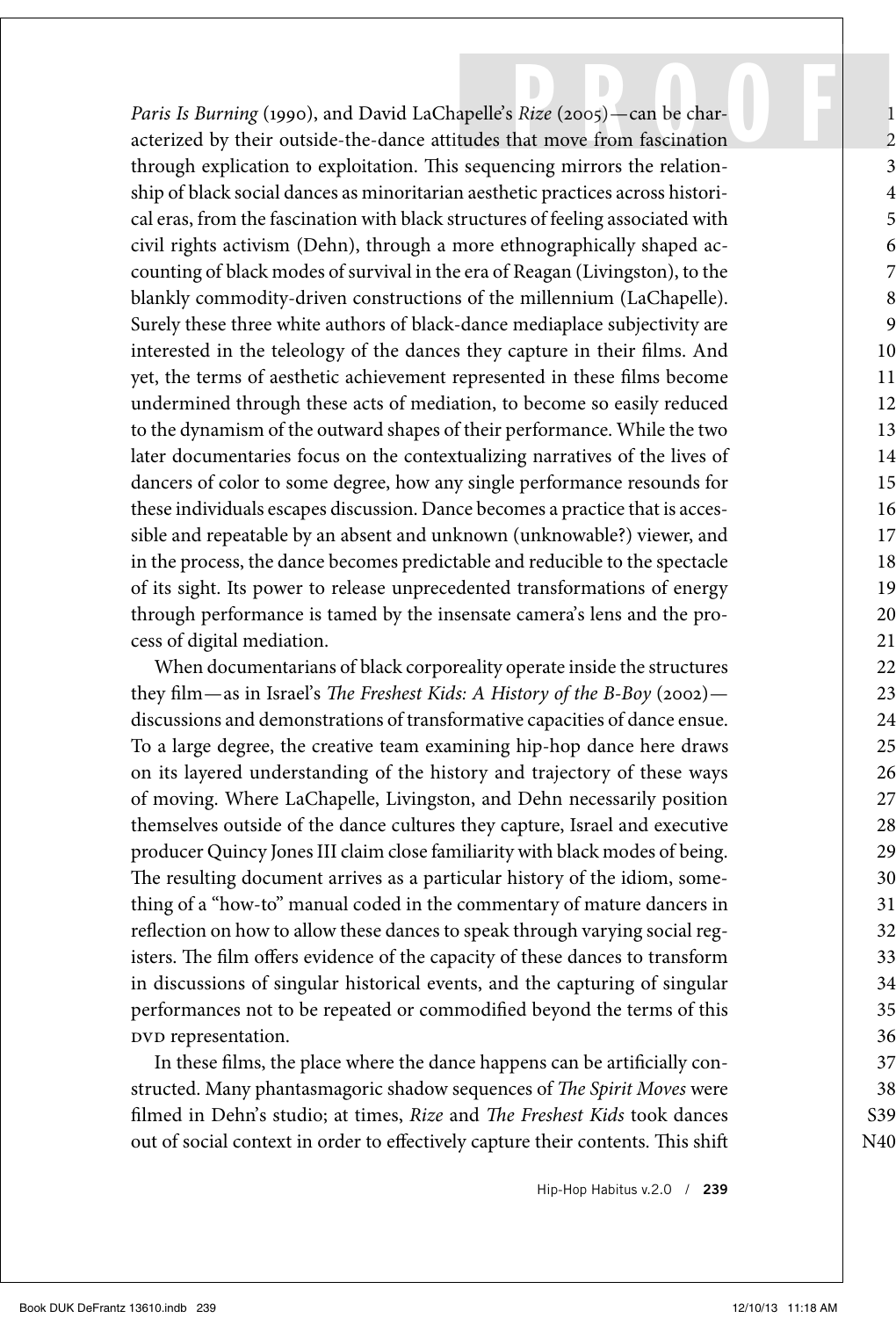of location predicts the displacement of these dances that is reiterated by the circulation of the films themselves. The dances are moved to a "neutral" place to be mediated; the newly minted, mediated corporealities can then be mass- distributed to be reassembled in a fragmentary manner by consumers. nese dances that is reiterated by<br>e dances are moved to a "neu-

As documentaries, these films place dance among a web of activities and social exchange; filmmakers use the dance as a central "fixing agent" to discuss gender, sexuality, class, location, age, ability, and race. Dance binds the film subjects and offers evidence to understand other dimensions of identity claimed by participants. The place of sex and gender deserves special attention here. While each of these documentary films includes women among its subjects, they spend very little time exploring the place of the feminine within narratives of black social-dance physicality. The feminine exists as a category in *The Spirit Moves* and *Paris Is Burning*, as the space for the partner of male dancers in World War II–era dances, and as the aspirational identity of queens—male and some female—walking the balls in New York in the 1980s. But the hip hop-inspired movements of *The Freshest Kids* and *Rize* make no distinction that allows an alternative to the aggressive actions inevitably configured as masculine. The feminine here is absorbed by the context of visibly powerful, weighted movements that suggest a blockish, superhero- styled resistance to empathy. While women certainly perform hip-hop dances—Ana Rokafella Garcia's *All The Ladies Say* . . . (2009) features vibrant documentation of these movements—the idiom has been circumscribed by the mediaplace as a masculinist pursuit. Women in hip-hop "man up" to achieve narratives of transcendence; they engage the strength and balance regimes that allow performance of the most flamboyant moves that distinguish hip-hop from other forms of black social dance. And yet, the presence of the feminine is routinely abrogated in discourses of hip- hop physicality.

Rather, hip-hop has become something of a FEMA trailer for youth, a place to congregate and triage amid battles for identity and resources in the world at large. Locked within articulations that deny the human connectivity at the core of black performance—the sensate registration of affect that occurs as part of transformation through performance—hip-hop corporeality stands as a reference to emergent youthful masculinity; a stand- in for individual power and cool; as a referent of access to the marginalized, to minoritarian politics through the assumption of its shapes, rhythms, and weightinesses. In the fema trailer we can see each other for a moment and recognize our attendant cool poses, our ability to assume the postures of the

**240** / Thomas F. DeFrantz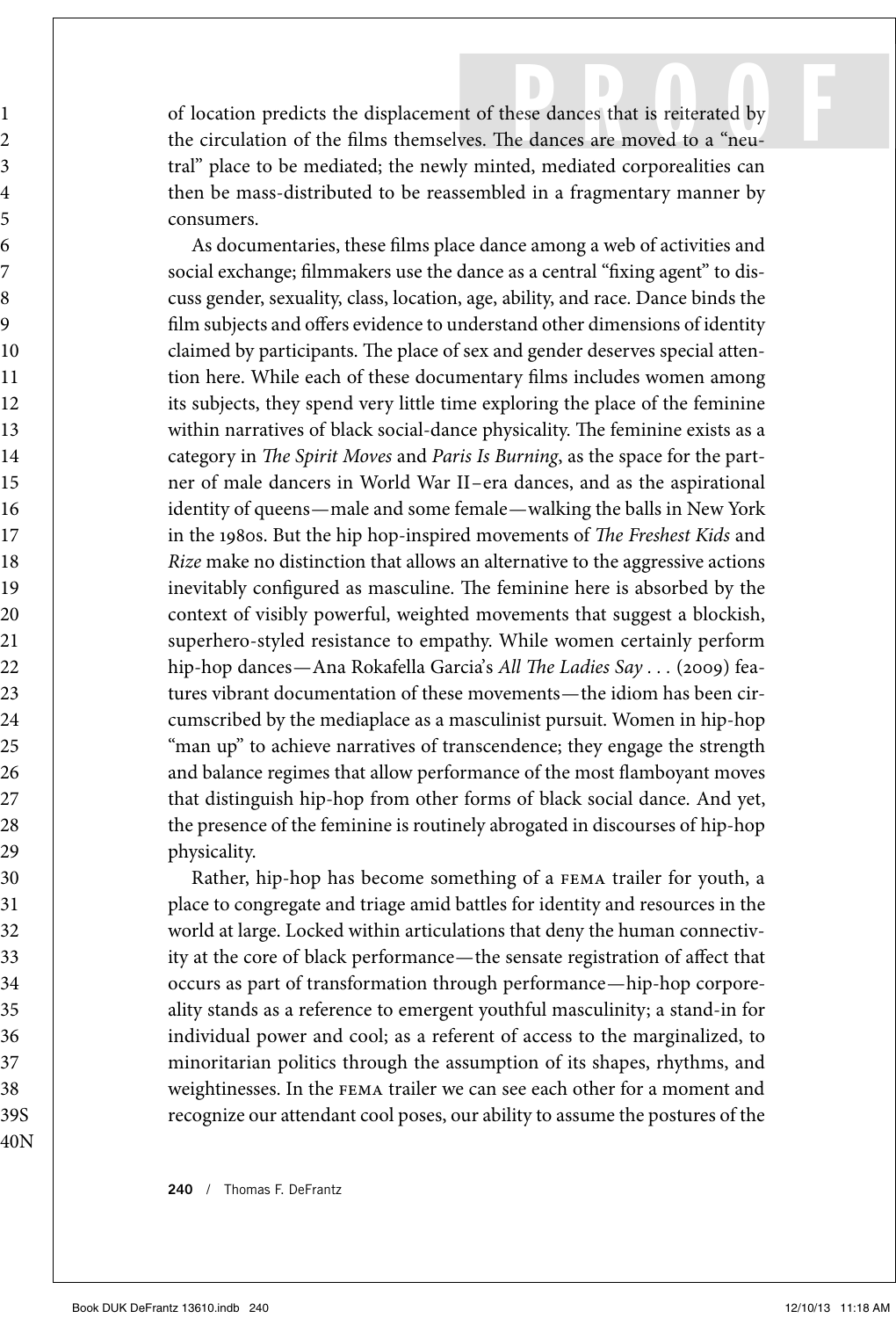cool kids, and in that moment access something like group connectivity. cool kids, and in that moment access something like group connectivity.<br>Even if we are alone at home with a computer mouse or smartphone in our hand. But then what? And what of the aesthetic imperative of sociability to recognize effort and transformation?

A FEMA trailer indeed, because hip-hop dance in and of itself may be unsustainable as a physical practice. We triage, to recover from the shifting storms of time that predict our changed capacity to approach hip-hop corporealities. We step out from the center of the dance circle, to allow other, more nimble energies, the recognition of placement in the spotlight. Hiphop in the mediaplace, though, is popular culture creating its own centered spotlight in a vicious feedback loop without the need for provocation from gathered witnesses of the dance.

And yet. Pleasure, and maybe something we can recognize as *Black Joy*, become aspects that are potentially uncommodifiable in this discussion. These dances surely enlarge access to a purposeful fizzy creativity that we could align with a historically situated black joy born within spaces of marginalized resistance and aesthetic innovation. Do we need corporeal orature as a means to recognize this joy? Or could the joy exist outside of its direct recognition as communication? Could the pleasure of engaging these dances allow us access to some globally available (quasi- *universal*) kinetic space, at times outside of commodity exchange? Would this distributed space be aligned with something of the "racial sincerity" that John L. Jackson Jr. theorizes, one that "stresses its excesses, its visible and invisible overflow, the elements of self not totally expressed in social phenotype?" (Jackon, *Real Black*, 227).<sup>11</sup> What might it mean if we were to all dance hip-hop?

### **Hip- Hop Habitus**

The habitus, sociologist Pierre Bourdieu's constructed categories of being that govern actions of the everyday, becomes the place where hip-hop's masculinist qualities are practiced by an international cohort of youth regardless of place, class, gender, race, sexuality, or in some cases, ability. (We can look to the wheelchair- bound character on television's *Glee* for representation of an impaired youth engaged, at times, in hip-hop physicalities.) Hip-hop corporealities cohere, as in the Rhapsody commercial, to define and perpetuate ways of being. They become orderly, entirely sociable on a blank, repeatable scale that allows their repetition in the mediaplace. The political import of hip- hop corporealities—so central to their emergences on the bodies of youth of color in the years leading up to Reagan's urban America—is displaced and evacuated so that the gestures can become protected patterns of

Hip- Hop Habitus v.2.0 / **241**

N40